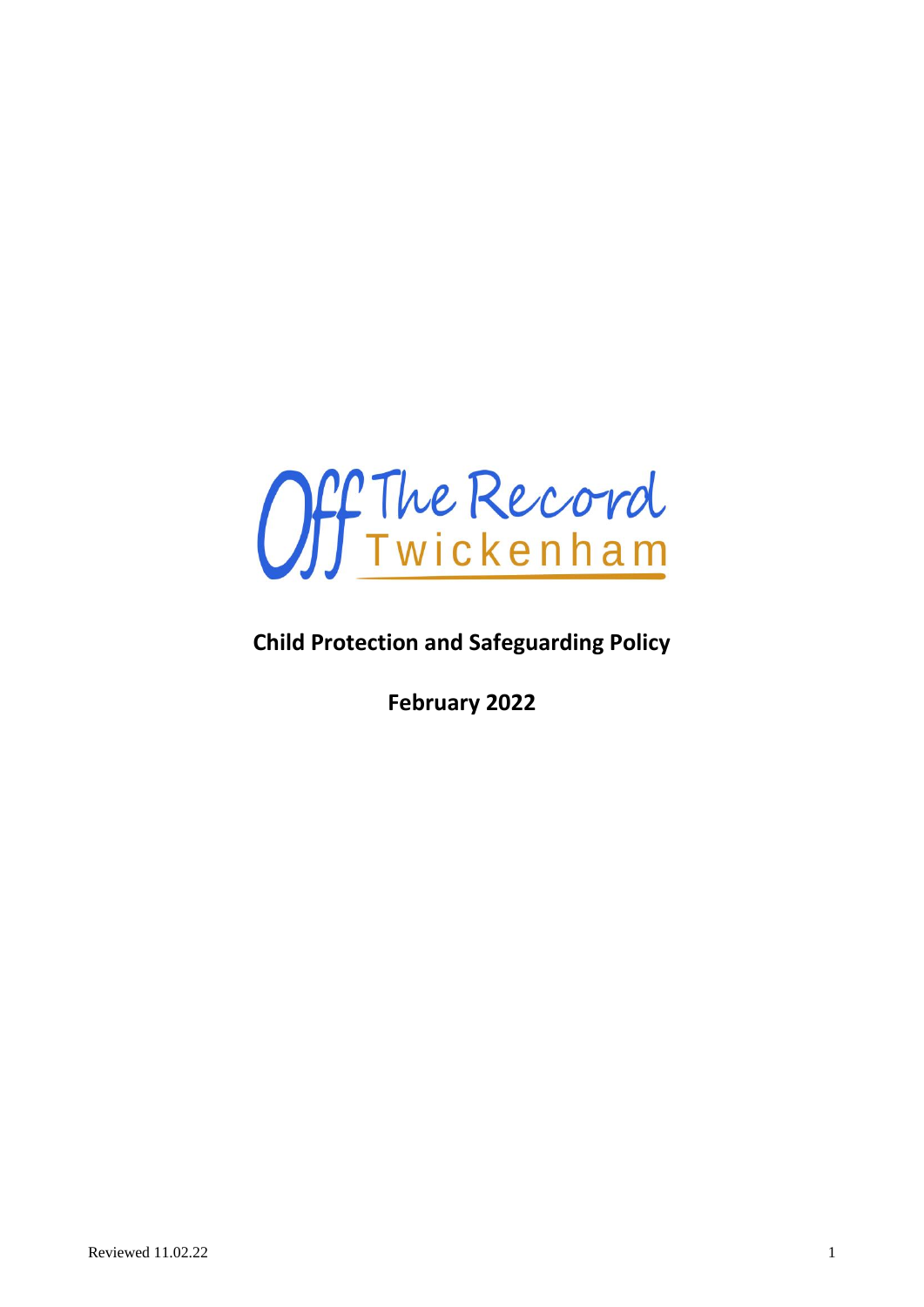#### **Contents**

| 1. Child Protection and Safeguarding Policy                                 | 3  |
|-----------------------------------------------------------------------------|----|
| 2. Appendix A: Definition of Safeguarding and Child Abuse                   | 11 |
| 3. Appendix B: Confidentiality Statement                                    | 15 |
| 4. Appendix C: Confidentiality Policy and Procedure - Working Guidelines    | 16 |
| 5. Appendix D: OTR's Protocol for Working with Suicidal Clients             | 19 |
| 6. Appendix E: OTR Flowchart for All staff                                  | 21 |
| 7. Appendix F: Risk Assessment                                              | 22 |
| 8. Appendix G: Child Protection / Safeguarding Reporting Form               | 24 |
| 9. Appendix H: Behaviour code for adults working with children              | 26 |
| 10. Appendix I: Dealing with allegations made against an employee/volunteer | 29 |
| 11. Appendix J: Whistleblowing Policy                                       | 33 |
| 12. Appendix K: Safer Recruitment                                           | 34 |

 **Page**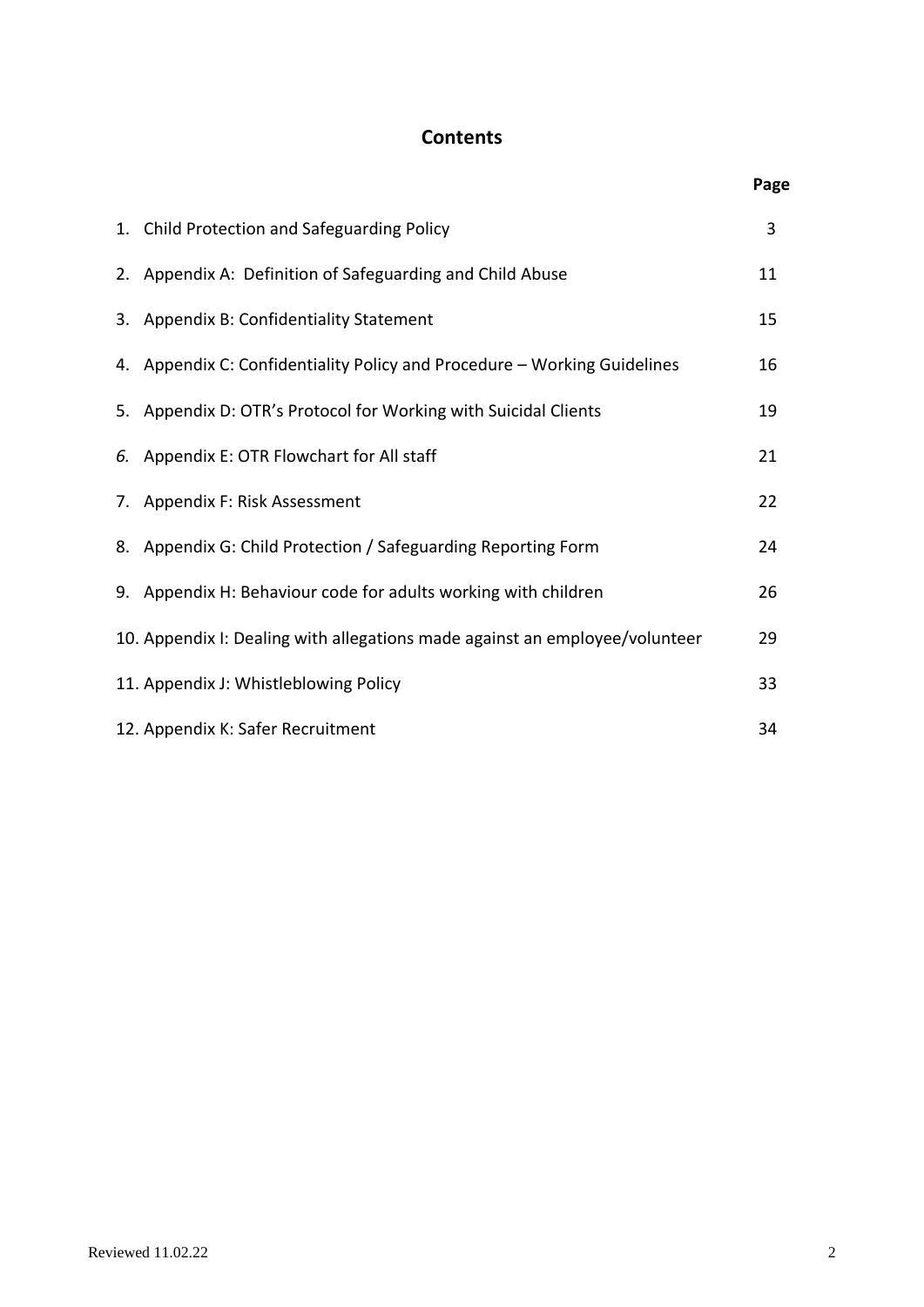

#### **Child Protection and Safeguarding Policy**

#### **Introduction**

Off The Record's (OTR) Safeguarding, Child Protection and Confidentiality Policies and Procedures reflect our commitment to provide a safe and confidential counselling service for vulnerable and 'at risk' clients, in accordance with professional counselling guidelines.

The counselling code of practice places a strong emphasis on offering respect, integrity and valuing of the client's autonomy. Counselling ethics demand that a counselling service offers sufficient confidentiality to enable a professional relationship based on trust to be established. Professional counselling ethics also recognize that there are circumstances in which confidentiality does need to be broken, and places a high value on procedures which clarify when and how confidentiality may be broken.

This policy has taken into serious consideration, and incorporates many aspects of, current legislation, government statutory guidance, and the BACP/British Association for Counselling and Psychotherapy's guidelines.

#### **Our source materials include:**

- BACP (British Association for Counselling and Psychotherapy) Ethical Framework for the Counselling Professions (July 2018)
- BACP Confidentiality, Counselling and the Law
- Coram Children's Legal Centre
- London Child Protection Procedures and practice guidelines (March 2021)
- Working Together to Safeguard Children (DfE 2015) (update March 2018)
- The Children Act (1989, 2004)
- NSPCC Safeguarding and Child Protection Standards for the Voluntary and Community Sector (2019)
- Common Law Duty of Confidentiality
- Keeping Children Safe in Education (2019)
- Children & Families Act (2014)
- Information sharing: Advice for practitioners providing safeguarding services to children, young people, parents and carers (HM Government 2015) (July 2018)
- The Human Rights Act (1998)
- Data Protection Act (1998, 2018)
- Safeguarding Vulnerable Groups Act (2007)
- Prevent strategy (2018)
- The Counter-Terrorism & Security Act (2015)
- Channel Duty Guidance (2020)
- Sexual Offences Act (2003)

#### **In all of our policy-making OTR adheres to the following beliefs and principles:**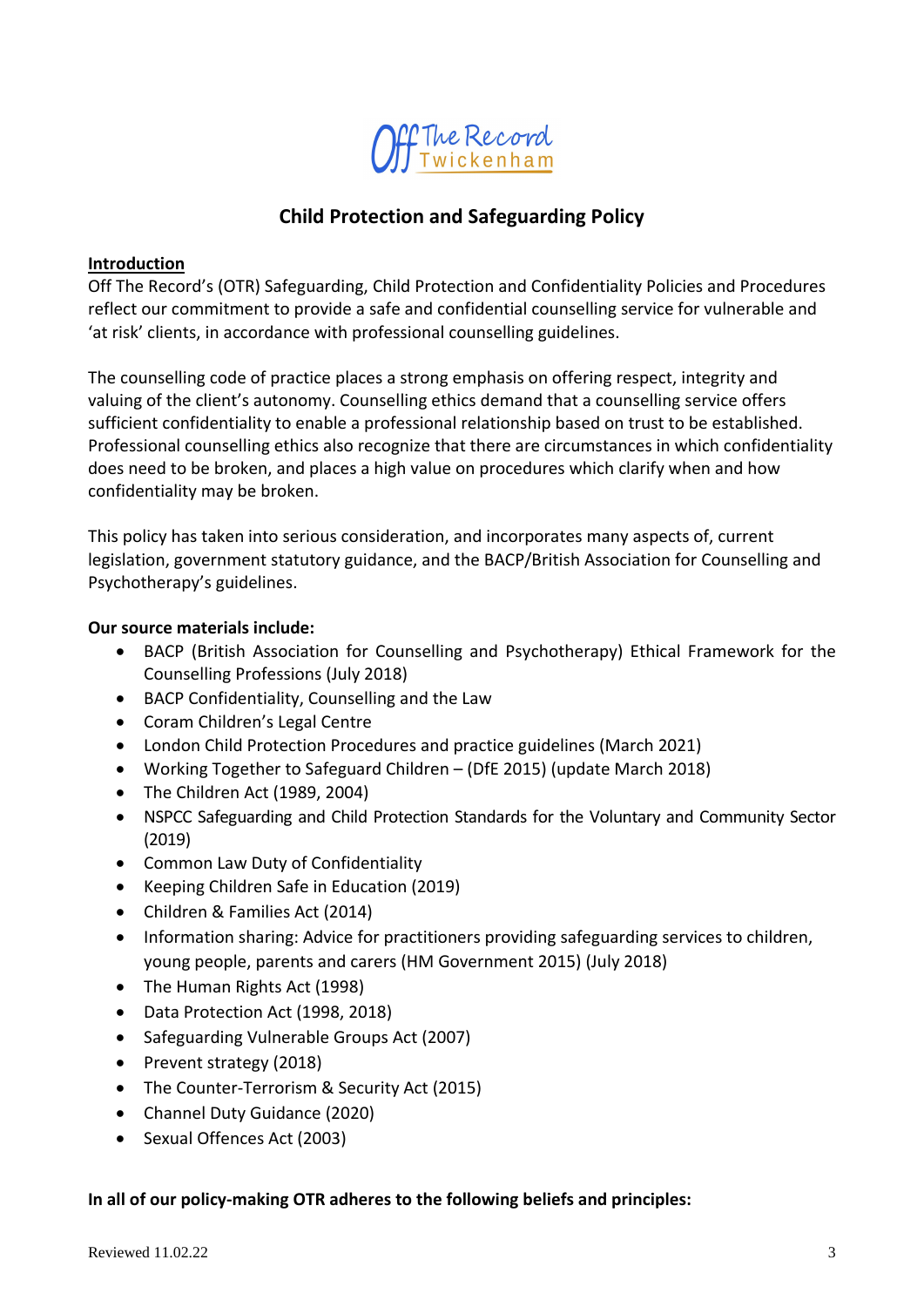- The need and welfare of the young person is paramount and should underpin all decisions and resolve any conflict of interests
- All young people deserve the opportunity to achieve their full potential
- Statements about or allegations of abuse or neglect made by young people should always be taken seriously
- The wishes and feelings of young people are vital elements in assessing risk and formulating protection plans, and will always be sought and given weight according to their level of understanding
- The consent of a person under the age of 18 is as significant as that of an adult, provided s/he has sufficient understanding to provide it, but we would still need to break confidentiality if we were concerned that the young person was at serious risk of harm.

This policy applies to all staff, the Board of Trustees, volunteers, sessional workers and anyone working on behalf of OTR.

#### **Aim of Policy**

The aim of OTR's policy is to set out appropriate procedures to be followed by staff where a young person under 18 years using our services is being abused, or who is at risk of serious harm.

This policy is to:

- protect young people who receive OTR's services
- provide staff and volunteers with overarching principles that guide our approach to child protection
- ensure that procedures are clear, consistent and in line with our Confidentiality Policy
- ensure that OTR conforms with professional standards of counselling practice, in line with BACP's recommendations, and legal requirements
- indicate what must or may be done in specified circumstances and define the limits of professional discretion
- enable counsellors to work competently and confidently with young people at risk
- empower service users by providing information that will enable them to make informed choices. A version of this policy in child-appropriate language is also available (see Appendix B)
- ensure equality of opportunity and outcome for all service users.

This policy should be read alongside OTR's following policies and procedures:

- Confidentiality Statement (Appendix B)
- Confidentiality Policy and Procedure, including OTR's Breaking Confidentiality List of Examples (Appendix C)
- Protocol for Working with Suicidal Clients (Appendix D)
- Risk Assessment (Appendix F)
- Behaviour code for adults working with children (Appendix H)
- Dealing with allegations made against an employee/volunteer (Appendix I)
- Whistleblowing (Appendix J)
- Safer recruitment (Appendix K)

#### **Confidentiality Policy**

We will at all times operate within OTR's Confidentiality Policy which states; **The only occasion when we would consider breaking confidentiality is if we have reason to believe that serious harm might occur to you or to someone else.**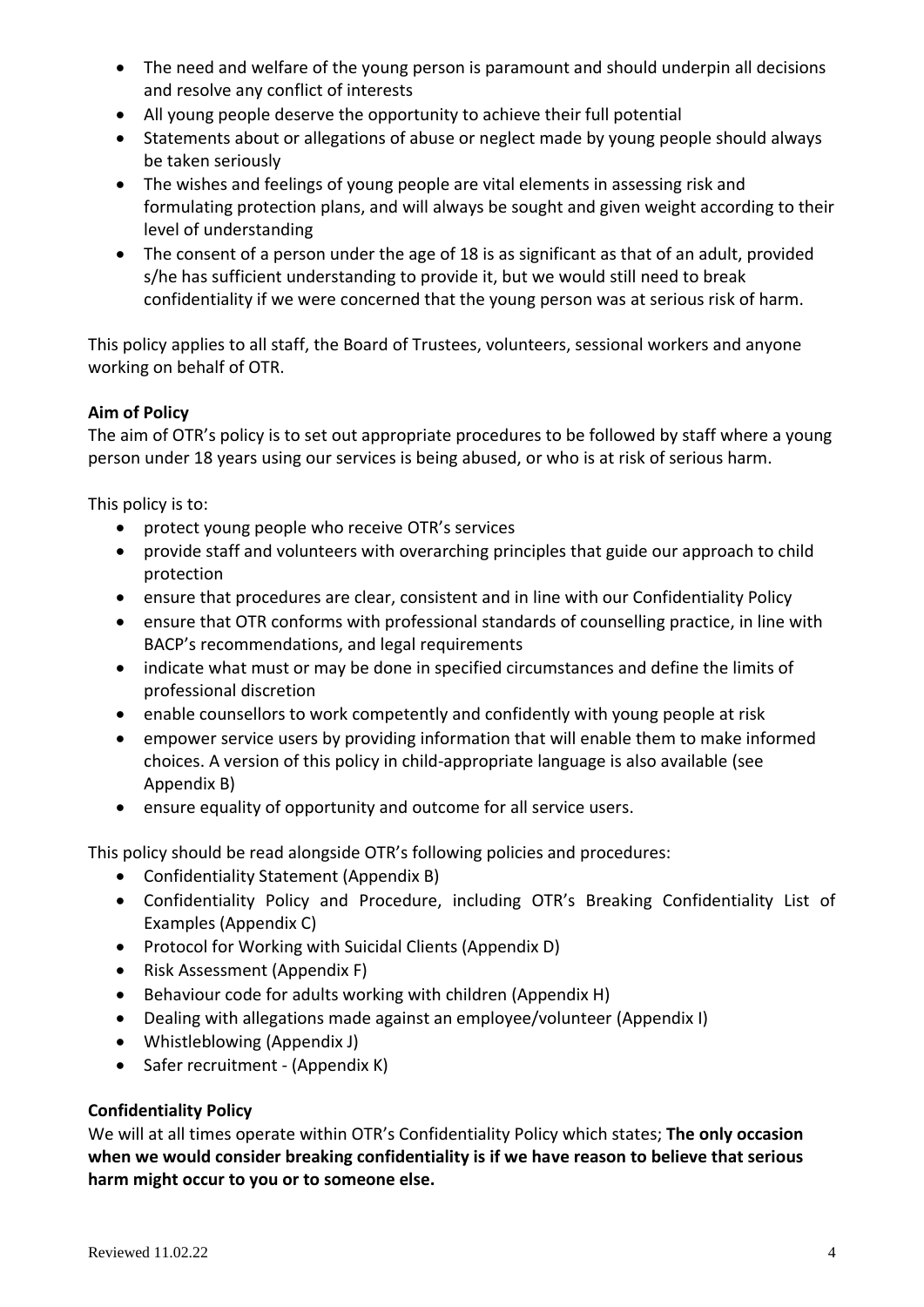#### **Definitions of Abuse**

*London Child Protection Procedures* describes child abuse and neglect as 'a generic term encompassing all ill treatment of children including serious physical and sexual assaults as well as cases where the standard of care does not adequately support the child's health or development.' Children may be abused or neglected through infliction of harm, as well as failure to act to prevent harm.

*Working Together to Safeguard Children* defines the four broad categories of abuse as: Neglect, Physical abuse, Sexual abuse, Emotional abuse.

(See Appendix A: Definition of Safeguarding and Child Abuse for further details.)

*The Children Act 2004* defines a child as a person under the age of 18.

#### **Commitment to effective service provision and interagency work**

*Working Together to Safeguard Children* emphasises the shared responsibility of us all to safeguard children in our communities, and the importance of interagency working when child protection issues arise.

OTR recognises the value of different agencies working with different professional boundaries, and having different roles and responsibilities in the area of child protection. We are committed to the practice of sharing information between agencies or working collaboratively with early help services whenever this is in the client's best interest. We will also discuss questions of policy with, and where appropriate contribute to, the work of the Kingston and Richmond Children Safeguarding Partnership.

#### **Designated Safeguarding Lead (DSL)**

Responsibility for maintaining OTR's policy for child protection will be led by the Designated Safeguarding Lead. This post is held by the Manager of Off The Record. In his/her absence the responsibility will be held by the Trustee acting as Deputy Designated Safeguarding Lead. (See page 10 for list of names).

#### **Designated Safeguarding Lead**

- Role is to respond to any safeguarding concerns, oversee safeguarding decisions and processes, policies, recording and reporting to the appropriate authority
- Swiftly act upon any complaints, allegations, incidents or concerns regarding service users
- Ensure all staff receive safeguarding training and are kept up-to-date with any changes in practice or policy
- To provide advice, support and expertise to staff in relation to safeguarding
- Keep up-to-date with the latest guidance, policies and procedures
- Keep detailed, accurate & secure records and concerns (child protection register)
- Ensure all are aware of the safeguarding policy, and their own role in a possible referral
- Recognise signs & symptoms of possible abuse and when to make a referral
- Refer cases of suspected abuse or allegation to the Single Point of Access (SPA)

#### **Designated Trustee**

- Lead the trustees in ensuring that all policies and procedures relating to safeguarding are fit for purpose, robust and adhered to. Reviewed annually
- Act as the Safeguarding Officer in the absence of the Designated Safeguarding Lead, and can be contacted via the OTR office
- To ensure all staff & volunteers are safely recruited
- Ensure appropriately trained staff and volunteers are in place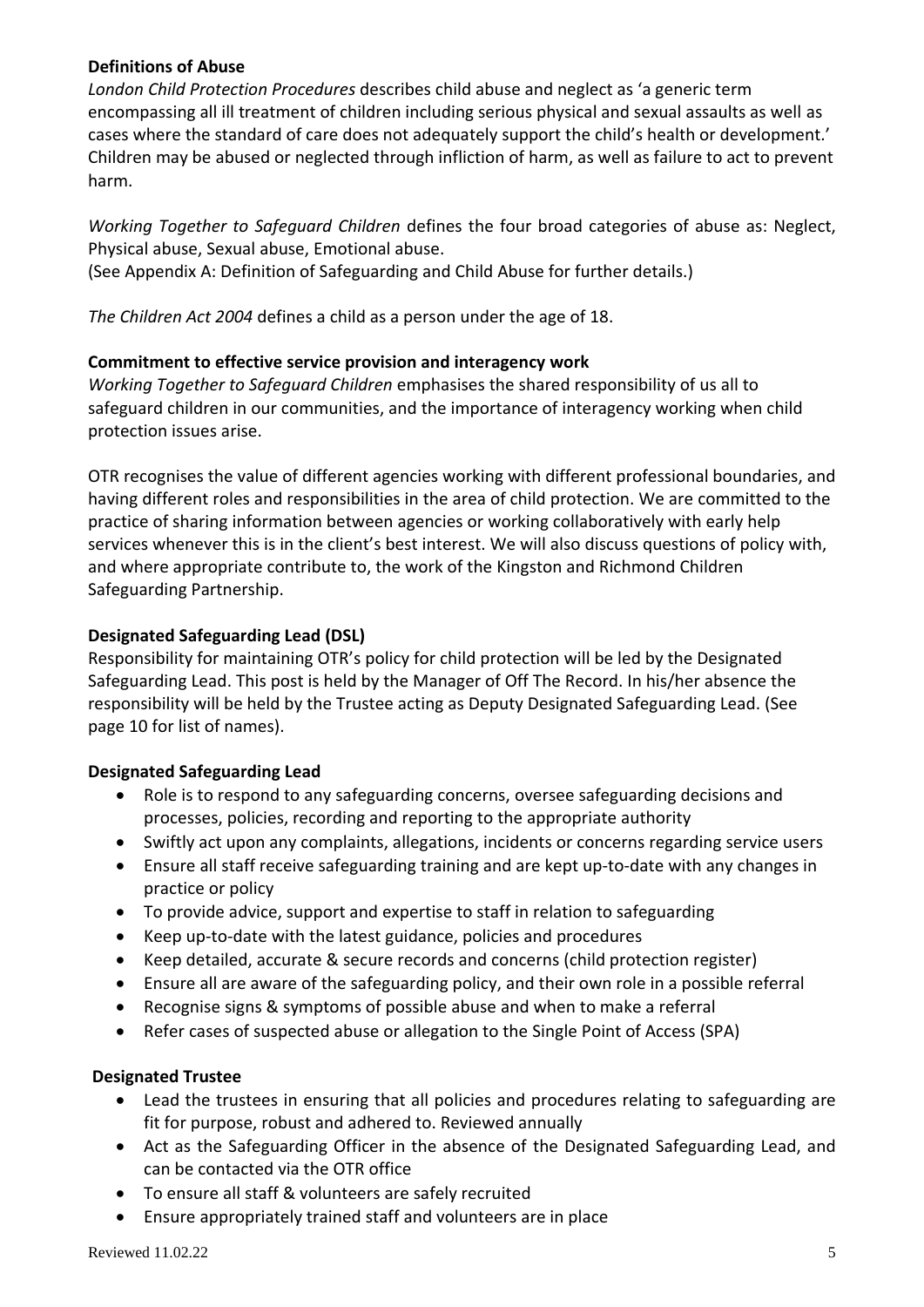- Keep up-to-date with the latest guidance, policies and procedures
- Provide overview for safeguarding practices in charity, and take action in the event of an allegation of abuse being made against any trustee, staff or volunteer
- Act upon any allegations or incidents of abuse
- Liaise with the Local Authority Designated Officer (LADO) if an allegation is made against a member of staff
- Maintain an overview of all staff and volunteers' safeguarding training
- Ensure all trustees receive awareness training annually, and receive incident updates at each board meeting.

#### **Implementation of the Safeguarding and Child Protection Policy**

Responsibility for implementing OTR's Safeguarding and Child protection Policy lies with the Manager, Designated Safeguarding Lead. It is also the responsibility of the Manager to ensure that there are processes in place for the implementation of this policy with all staff (paid and unpaid) and trustees, including job specifications, inductions, training, ongoing CPD and important updates and that these processes are put into effect. In the DSL's absence the responsibility will be held by the Chair of Trustees or the Deputy Designated Trustee Safeguarding Lead. Safeguarding responsibility is a governance responsibility for all charities and a fundamental part of operating as a charity for the public benefit. Trustees must take reasonable steps to protect from harm people who come into contact with your charity.

#### **Supporting Professional Practice**

All counsellors undergo a rigorous professional counselling training which qualifies them to both recognise and work sensitively and appropriately with vulnerable people, including those at risk and/or suffering from abuse. Because of the demanding nature of this work there are numerous procedures which support ongoing professional standards of counselling practice. At OTR these include:

- A rigorous selection process for new counsellors including preferential recruitment of counsellors on accredited training courses
- initial training in young peoples' issues, including specific training in the implementation of this policy to ensure they are fully aware of their safeguarding and child protection responsibilities
- a six-month probationary period for new counsellors, involving ongoing monitoring by supervisors and Manager
- provision of minimum I hour a month of external clinical supervision, and regular linemanagement with OTR's manager (plus regular team meetings) for all counsellors
- provision of professionally trained office staff on-site and available for support during counselling hours
- organisational BACP membership for OTR, with contractual requirements that counsellors work within BACP's ethical framework
- provision of professional indemnity insurance for all volunteer counselling work undertaken within OTR
- an expectation that counsellors will undergo continuing professional development, both independently and through attending ongoing training provided by OTR
- an explicit requirement that individual staff are responsible for familiarising themselves and working in line with all OTR's policies and procedures, and for seeking advice if they are unclear about any aspect of the policy's implementation.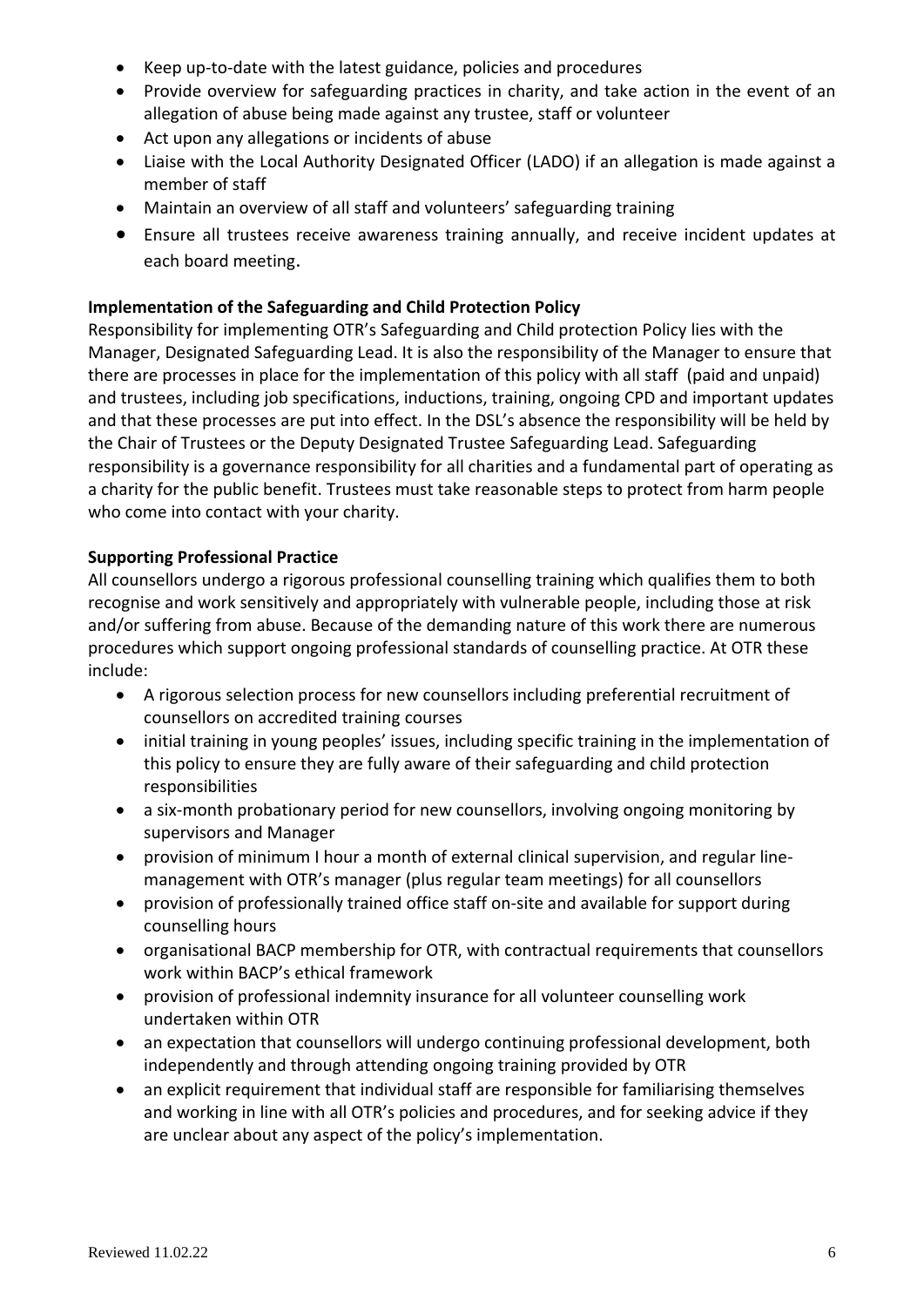Off The Record requires:

- Recruitment of all staff & volunteers safely, ensuring references are checked & DBS checks completed where applicable, covering Children and Young People, and Vulnerable Adults, and renewed every 4 years
- Management staff to attend the following training as relevant to the position of responsibility; Kingston and Richmond Safeguarding Children Partnership: Child Protection Process Level 3, Early Help Assessments (EHAs), Diversity, and any other training relating to child protection and safeguarding as deemed necessary by the Line Manager
- Designated Safeguarding Lead and Deputy Designated safeguarding Lead to be trained up to Kingston and Richmond Safeguarding Children Partnership: Child Protection Process Level 3
- Counsellors to attend in-house trainings in Safeguarding and Child Protection
- Counsellors and Trustees to be trained up to Kingston and Richmond Safeguarding Children Partnership: Child Protection Process Level 1 & 2
- Central record of safeguarding training will be maintained and monitored to ensure all staff are regularly updated with safeguarding.

#### **Reporting Safeguarding and Child Protection Concerns: What to do if you suspect a child or vulnerable adult is being abused**

#### **Responding to a disclosure**

When concerned about the welfare of a child and/or adult at risk, staff/volunteers must always act in the best interests of the child.

They should always speak to the Designated Safeguarding Lead (DSL), usually the OTR Manager

If you believe a child or vulnerable adult to be in immediate danger of significant harm (including injury or death) you should call the emergency services on 999.

*For example, this would be appropriate if you witness escalating violence towards a child.* If you are concerned that a child or adult is being (or has been) abused; if you notice any unusual injuries or marks and/or a child or adult makes a disclosure of abuse to a member of staff or volunteer, or if you are concerned about any of the specific safeguarding issues, you should:

- React calmly, listen
- Reassure the person that they were right to disclose the matter
- Keep questions to an absolute minimum. Do not ask leading questions (such as "Did they do X to you?"). Ask open questions such as "What happened?"; "Is there anything else?"
- Do not promise that it will be kept a secret. You have a responsibility to make sure they are safe. Give reassurance that only those who need to know will be told.
- Tell him/her that you now have to do what you can to keep him/her/the subject of the disclosure safe, and explain what you will do next
- Modify your responses above to be appropriate to the age of the client and the situation. A very young child may not be aware of the significance of a disclosure they are making and could be alarmed by more than a brief acknowledgement.
- Record what has been observed and said as soon as possible. The notes should not reflect personal opinion of the note taker as they could become part of a statutory assessment by children's social care and/or part of a criminal investigation.
- Include your observations about the child or adult's behavior and physical condition
- Note date and time of the incident and date and time the record was made
- Follow the Safeguarding report format in Appendix G, and complete an online SPA referral form where appropriate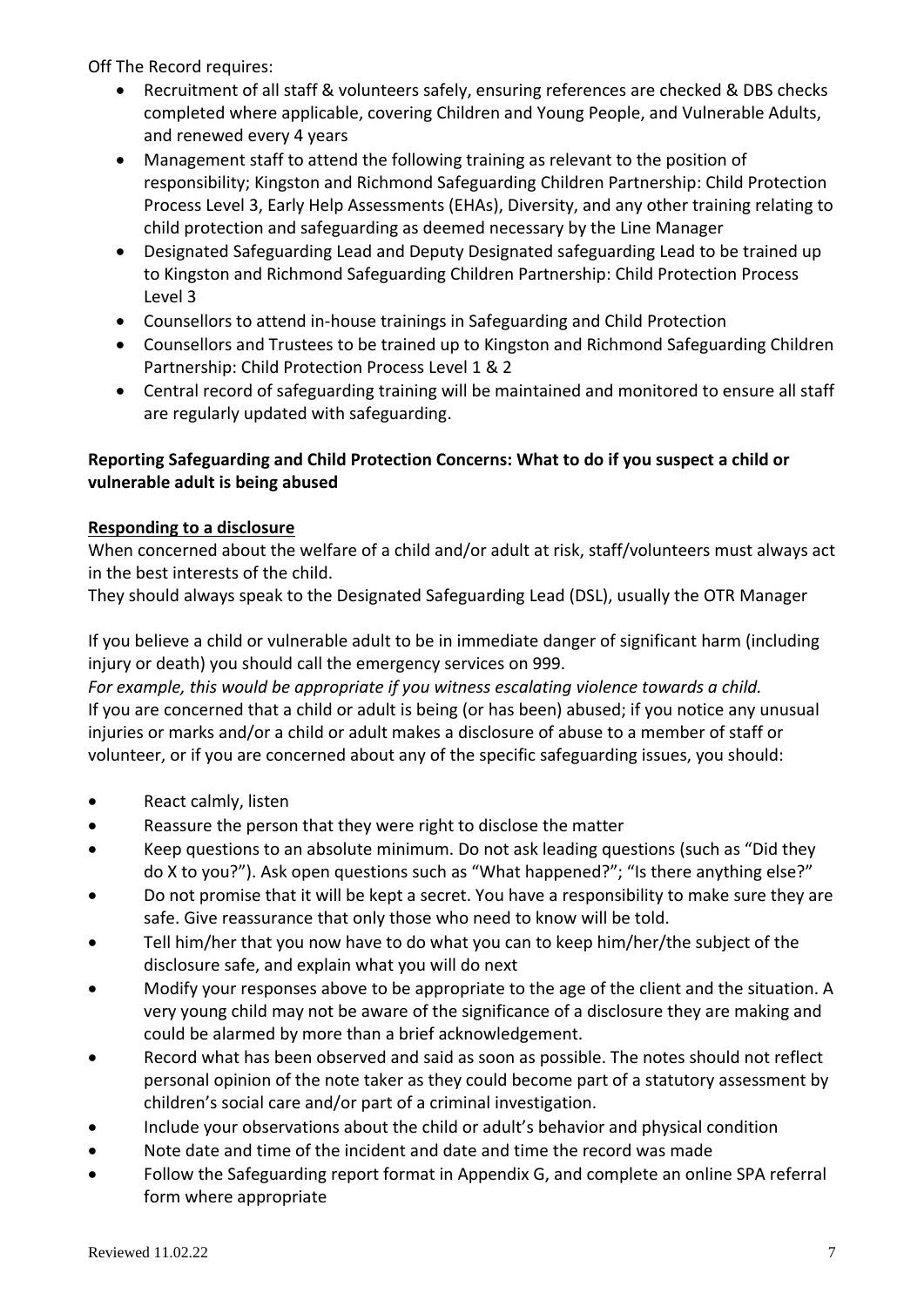- If the child/adult is considered to be at risk of immediate harm, notify the DSL immediately. An urgent referral may need to be made to children's social care and/or the police.
- In the case of disclosure of sexual abuse of a child, do not mention to anyone in the household about the disclosure
- In the case of other forms of abuse of a child you should tell the parent/carer that you will report this information back to Designated safeguarding lead, unless you think doing so would put the child at risk
- Do not seek to investigate the issue further yourself

#### **Procedure**

Where any member of staff believes that a young person (under 18) may be being physically or sexually abused, or is at risk of serious harm, the following steps will be taken:

- 1 Duty counsellor covering the session will be informed
- 2 If no. 1 is not the Manager, then the Duty Counsellor and/or the young person's counsellor will inform the Manager
- 3 The Manager will inform the Chair of Trustees/Deputy Designated Safeguarding Lead, who will be kept informed of developments
- 4 Other opinion may be sought either within or outside the project, initially, if appropriate, without revealing the young person's identity. This may include a supervisor, the police, social services etc.
- 5 If the risk of serious harm is clear and immediate, confidentiality will be broken immediately to the appropriate source, whether police, hospital, SPA or other. This is with or without the young person's consent, though consent will be sought as a preference
- 6 If the young person is not already a counselling client, they will be offered counselling support, with a suitable counsellor
- 7 Their counsellor will be given extra supervisory support from the Manager, and extra formal supervision with their supervisor, as needed
- 8 When a young person discloses abuse, OTR will also provide clear information and explanations about statutory child protection procedures, and what disclosure may actually mean in practice
- 9 Where a young person discloses abuse, any siblings, or other young people who may be at risk, are also considered and noted in referrals, and the same process as for young people attending OTR would be followed
- 10 With the young person's permission, we will refer them to the Single Point of Access (SPA) or other appropriate agency. If the person wishes, we will continue to support them if possible, by providing ongoing counselling or the opportunity to drop in or phone as necessary
- 11 When a young person discloses ongoing abuse, but does not wish to contact the SPA a decision as to whether, how and when confidentiality ought to be broken must be taken in accordance with our Confidentiality Policy
- 12 Where it is decided not to break confidentiality immediately we will continue to support the young person while preparing them for disclosure to the appropriate authority
- 13 All that takes place must be well-documented, and kept confidential in the usual manner. Each action taken, or decision made, should be recorded, including what was said to whom, whether consent was given, and why, and what the outcome was.

Where the step of breaking confidentiality against the wishes of the young person is being contemplated, the following principles apply:

 1 The decision will be based on what OTR believes to be the best interests of the young person given all the circumstances of the case. This will include OTR's judgement as to whether the young person is sufficiently Gillick-competent to make their own decisions at this time.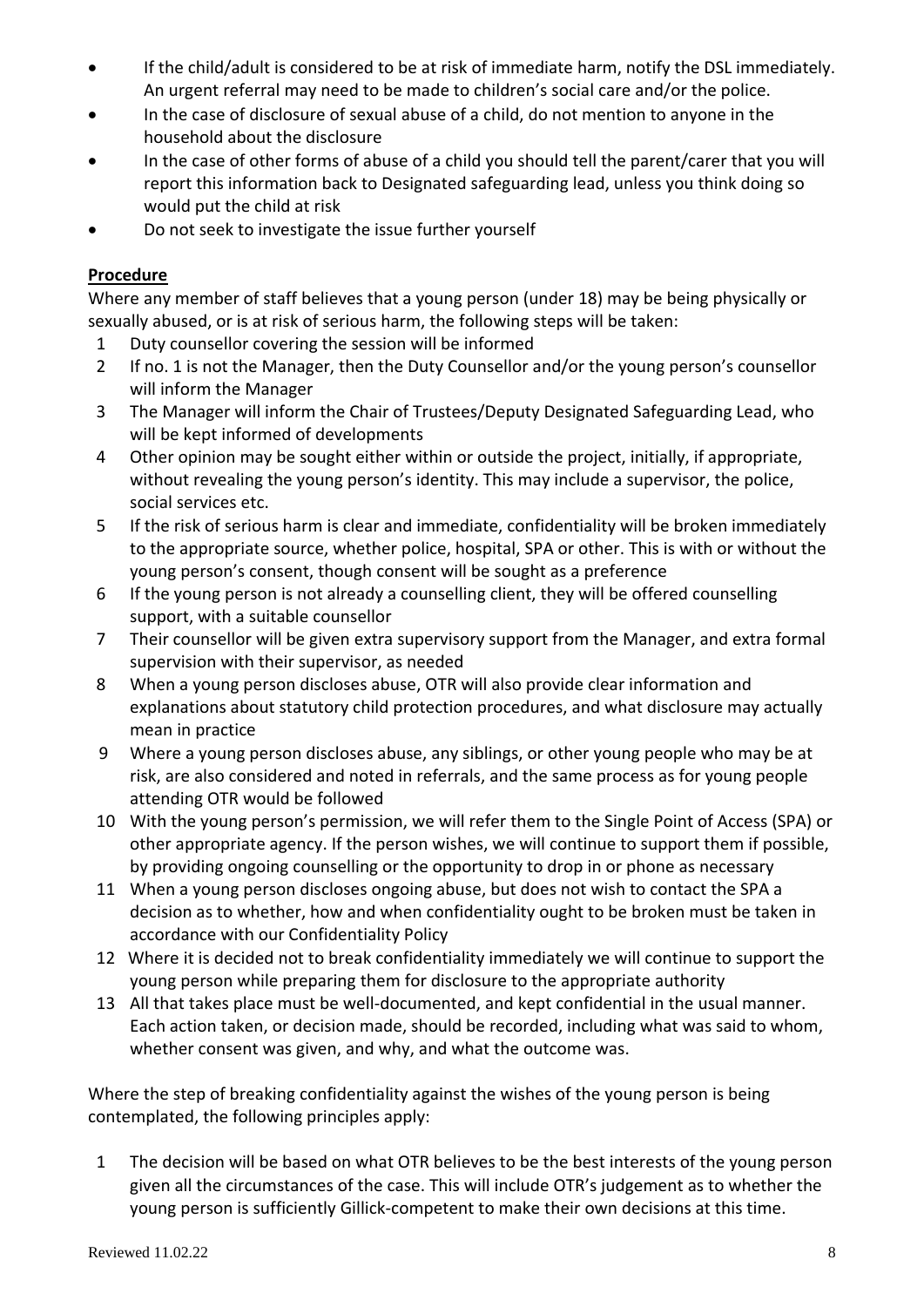- 2 At this stage advice from outside the Agency may be sought without revealing the young person's identity
- 3 Where there is an urgent need to break confidentiality at short notice, this decision *must* still be taken by at least 2 people – if at all possible the Manager, otherwise a supervisor, Chair of the Trustees or an experienced counsellor, as well as the young person's counsellor.
- 4 As a rule the people involved in a decision about whether to breach confidentiality should include someone with extensive counselling experience, such as the Manager, as well as the Chair of the Trustees/Deputy Designated safeguarding lead and the young person's counsellor. It may also include a supervisor, or other members of the Trustees. If Trustees or non-counselling staff are unhappy with the decision made they may seek a second professional opinion
- 5 The decision to break confidentiality should always conform to OTR's *Confidentiality Policy*
- 6 The young person should always be informed of the decision to break confidentiality with or without their consent, and should be kept informed of the possible outcome as well as the actual outcome
- 7 The information disclosed should be kept to what is relevant to the concern and not any other areas of the client's life that are not relevant to the current situation
- 8 The responsibility for breaking confidentiality always remains with OTR management and not with the individual counsellor.

All staff are contractually required to work in accordance with this policy and procedure and supported to do so. Any inability or failure to comply with them should be accompanied by an explanation, and may be investigated according to our Disciplinary Procedure.

#### **Allegations, Complaints and concerns made against Staff, or Volunteers**

Allegations may come from another staff member, child or volunteer; or from an outside agency (the police, Local Authority etc.) They may also concern an adult at another agency.

Allegations that indicate a person would pose a risk of harm if they continue to work in close contact with children include those who have:

- behaved in a way that has harmed a child, or may have harmed a child
- possibly committed a criminal offence against or related to a child
- behaved towards a child or children in a way that indicates he or she may pose a risk of harm to children

Any allegations of abuse against a member of staff or a volunteer should be reported immediately to the Designated Safeguarding lead DSL.

In the first instance, the DSL will immediately discuss the allegation with the Local Authority Designated Officer (LADO) via Single Point of Access (SPA) team for Children's Services in Kingston and Richmond (020 8547 5008)

Allegations of abuse made against the DSL should be reported to the Designated Safeguarding Trustee who will contact the Local Authority Designated Officer (LADO) via Single Point of Access (SPA) team for Children's Services in Kingston and Richmond (020 8547 5008) to discuss the allegation.

Staff will act on the advice given by the LADO, record all information and keep it secure and confidential.

Confidentiality will be maintained on a **need to know** basis only.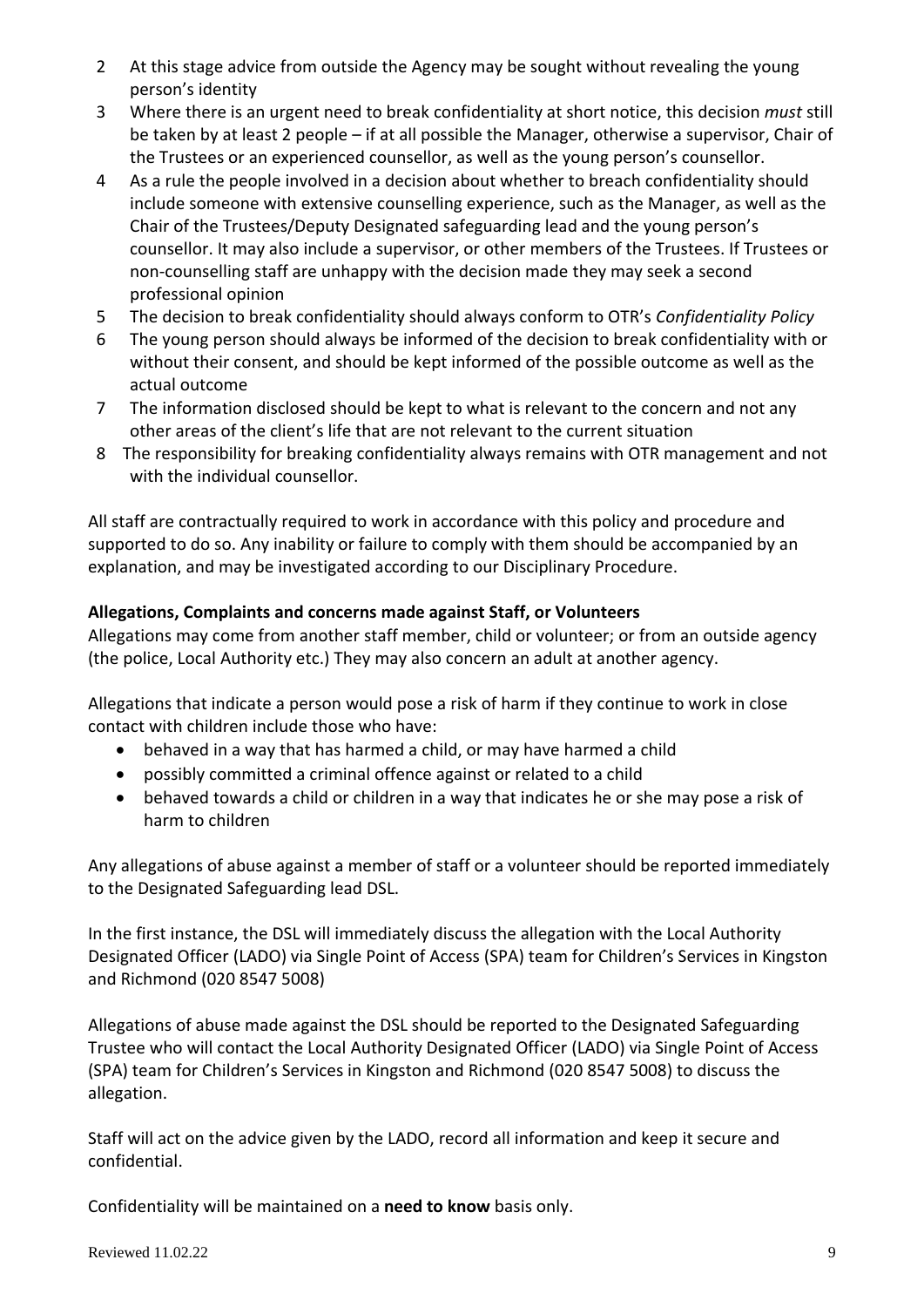#### **How to respond to suspicions of abuse or safeguarding issues and contact details in office hours and out of office hours**

See Appendix E for a flowchart on how to respond to any child protection or safeguarding issues for sessional staff, full time workers and project co-ordinators.

Ensure a child protection/safeguarding report is completed each time a concern/issue/allegation is raised. (Appendix G).

#### **Contact details**

*Out of hours*

| Service Manager              | Deborah Kerpner             | 07803 168207   |
|------------------------------|-----------------------------|----------------|
| <b>OTR Chair of Trustees</b> | Sarah Simpson               | 07774 637902   |
| Designated Safeguarding Lead | <b>Biddy Balmer</b>         | 07725 694284   |
| Trustee                      |                             |                |
| SPA (Single Point of Access) |                             | 020 8547 5008/ |
|                              | Out of hours                | 020 8770 5000  |
| Police                       |                             | 999            |
| Childline                    |                             | 0800 1111      |
| <b>NSPCC</b>                 | If you have a concern about | 0808 800 5000  |
|                              | a child                     |                |

#### *During office hours*

| Off the Record | Deborah Kerpner | 020 8744 1644 |
|----------------|-----------------|---------------|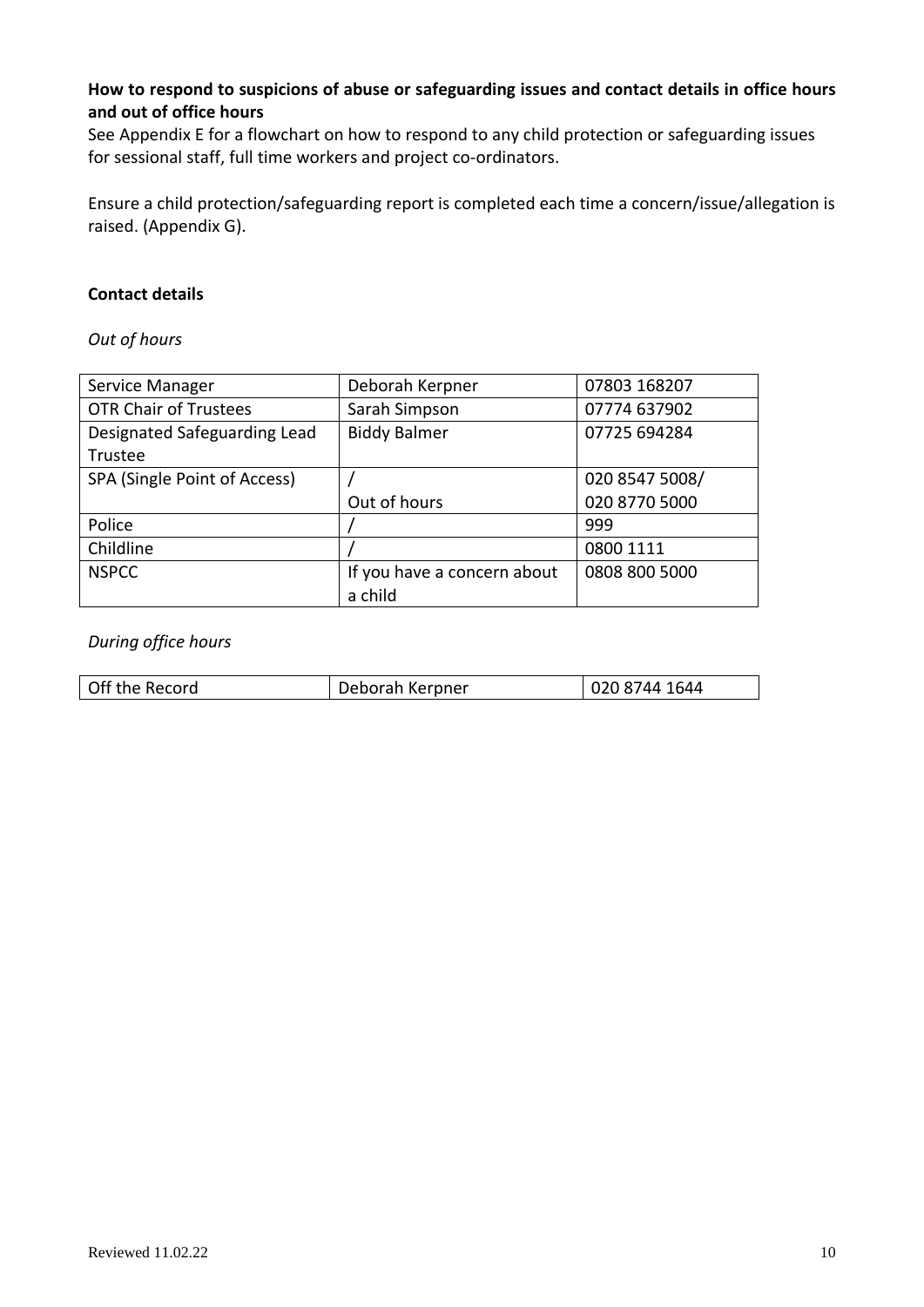#### **Appendix A: Definition of Safeguarding and Child Abuse**

#### **Safeguarding**

The meaning of safeguarding is wider than child protection as it suggests measures that have been taken in advance to prevent young people from harm. It involves positive practical action aimed at minimising risk by focusing on prevention. Examples of safeguarding practice could be:

- A health and safety risk assessment of a venue prior to holding an event
- Protection of children online

#### **Child Abuse**

**Child abuse is any form of physical, emotional or sexual mistreatment or lack of care that leads to injury or harm.**

Abuse can happen to any child. Abusers can be adults and other young people; they are usually known to and trusted by the child and family.

*Working Together to Safeguard Children* sets out definitions of the four main types of child abuse: **physical abuse, sexual abuse, emotional abuse and neglect.** The abuser may be a family member, or they may be someone the child encounters in a residential setting or in the community, including during leisure activities. An individual may abuse or neglect a child directly, or may be responsible for abuse because they fail to prevent another person from harming that child.

#### **Physical Abuse**

This may involve hitting, shaking, throwing, poisoning, burning or scalding, drowning or suffocating or otherwise causing physical harm to a child. Physical harm may also be caused when a parent or carer fabricates the symptoms of, or deliberately induces, illness in a child.

#### **Sexual Abuse**

Sexual abuse involves forcing or enticing a child or young person to take part in sexual activities, including prostitution, whether or not the child is aware of what is happening. The activities may involve physical contact, including penetrative (e.g. rape, buggery or oral sex) or non-penetrative acts. They may include non-contact activities, such as involving children in looking at or in production of sexual online images, watching sexual activities or encouraging children to behave in sexually inappropriate ways. It also includes sexting, which involves sending information of a sexual nature by phone.

#### **Emotional Abuse**

This is the persistent emotional maltreatment of a child such as to cause severe and persistent adverse effects on the child's emotional development. It may involve conveying to children that they are worthless or unloved, inadequate, or valued in so far as they meet the needs of another person. It may feature age or developmentally inappropriate expectations being imposed on children. These may include interactions that are beyond the child's developmental capability, as well as overprotection and limitation of exploration and learning or preventing the child participating in normal social interaction.

It may involve seeing or hearing the ill-treatment of another. Emotional abuse may also involve serious bullying, causing children frequently to feel frightened or in danger, or the exploitation or corruption of children. Some level of emotional abuse is involved in all types of maltreatment of a child, though it may occur alone.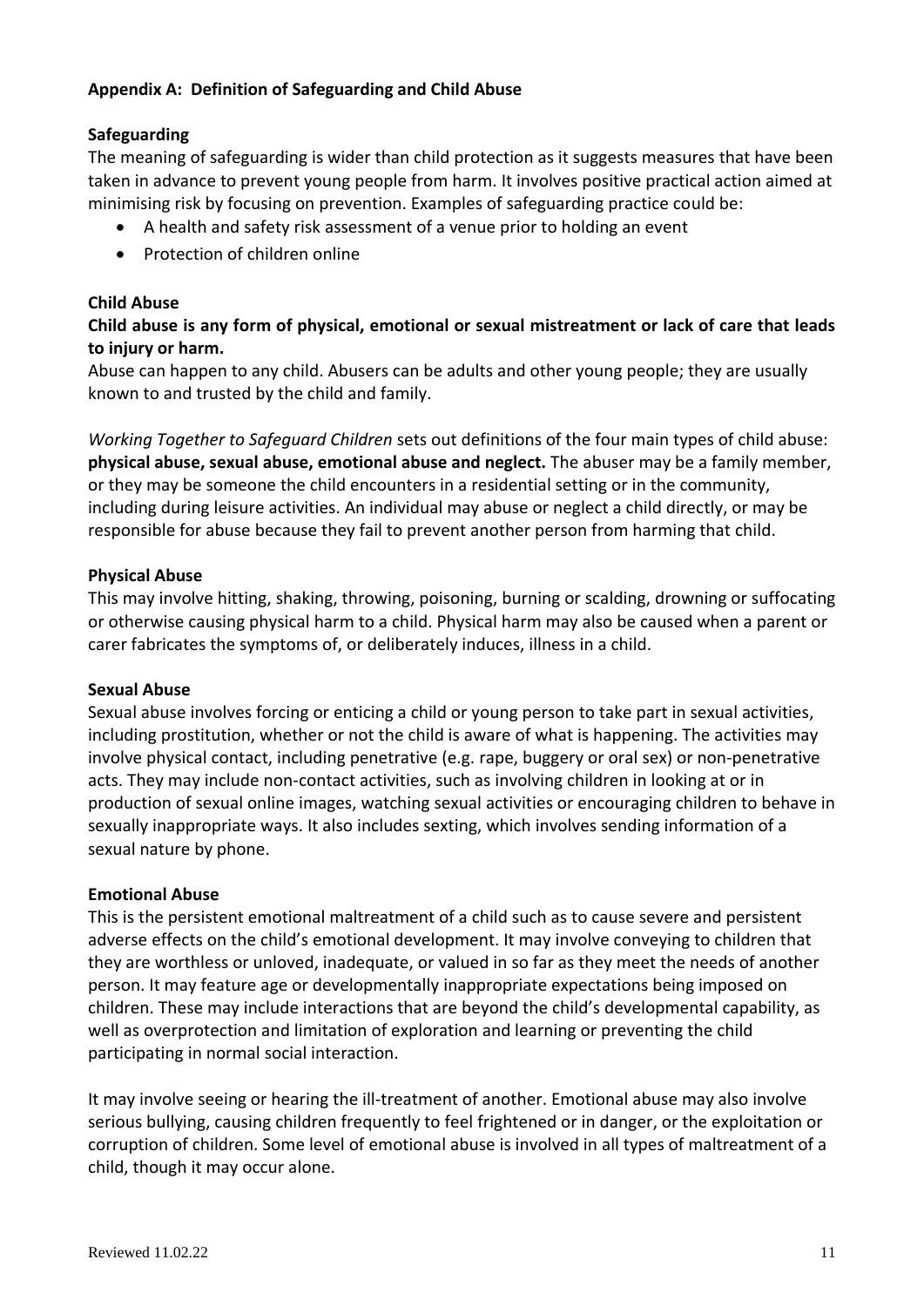Examples of emotional abuse in a work setting include subjecting children to constant criticism, name-calling, sarcasm or bullying.

#### **Neglect**

Neglect is defined as a persistent failure to meet a child's basic physical and/or psychological needs, likely to result in the serious impairment of the child's health or development. Neglect may occur in pregnancy due to maternal substance abuse. Once a child is born, neglect may involve a parent/carer failing to:

- Provide adequate food, clothing and shelter (including exclusion from home or abandonment)
- Protect a child from physical and emotional harm or danger
- Ensure adequate supervision (including the use of inadequate care-givers)
- Ensure access to appropriate medical care or treatment

It may also include neglect of, or unresponsiveness to, a child's basic emotional needs.

#### **Child Sexual Exploitation (CSE)**

Sexual exploitation of children and young people under 18 involves exploitative situations, contexts and relationships where young people receive 'something' (e.g. gifts, money) as a result of them performing, and/or another performing on them, sexual activities. Child Sexual Exploitation can occur through the use of technology without the child's immediate recognition; e.g. being persuaded to post sexual images on the internet/mobile phone without payment or gain. It can include organised crime and trafficking. In all cases those exploiting the young person have power over them by virtue of age, gender, intellect, physical strength or other resources. Violence, coercion and intimidation are common, including unwanted peer pressure; involvement in exploitative relationships being mainly characterised by the child or young person's limited availability of choice resulting from their social/economic and/or emotional vulnerability.

#### **Female Genital Mutilation (FGM)**

FGM is a serious form of child abuse and violence against women and girls, and a violation of human rights. FGM comprises all procedures that involve partial or total removal of the external female genitalia, or other injury to the female genital organs for non-medical reasons. There is no cultural or religious justification for FGM. If it is performed on a British citizen in the UK or overseas it is a crime.

#### **Abuse of children and young people with a disability**

Some children and young people with a disability are mentally or physically more vulnerable than others, which could make it easier for abusers to exploit them. They may also find it more difficult to recognise and report abuse, and to be believed. For example, if their disability means that they:

- Have limited life experiences and so have not developed the social skills needed to work out what the behaviour and attitudes of others mean. This could make them less able to understand what appropriate and inappropriate behaviour is
- Have been encouraged to comply with other people's wishes and not to question authority figures
- Are afraid to challenge potentially abusive situations because of fear of the consequences. It is often easier to be compliant and pleasing rather than risk angering an authority figure and getting into trouble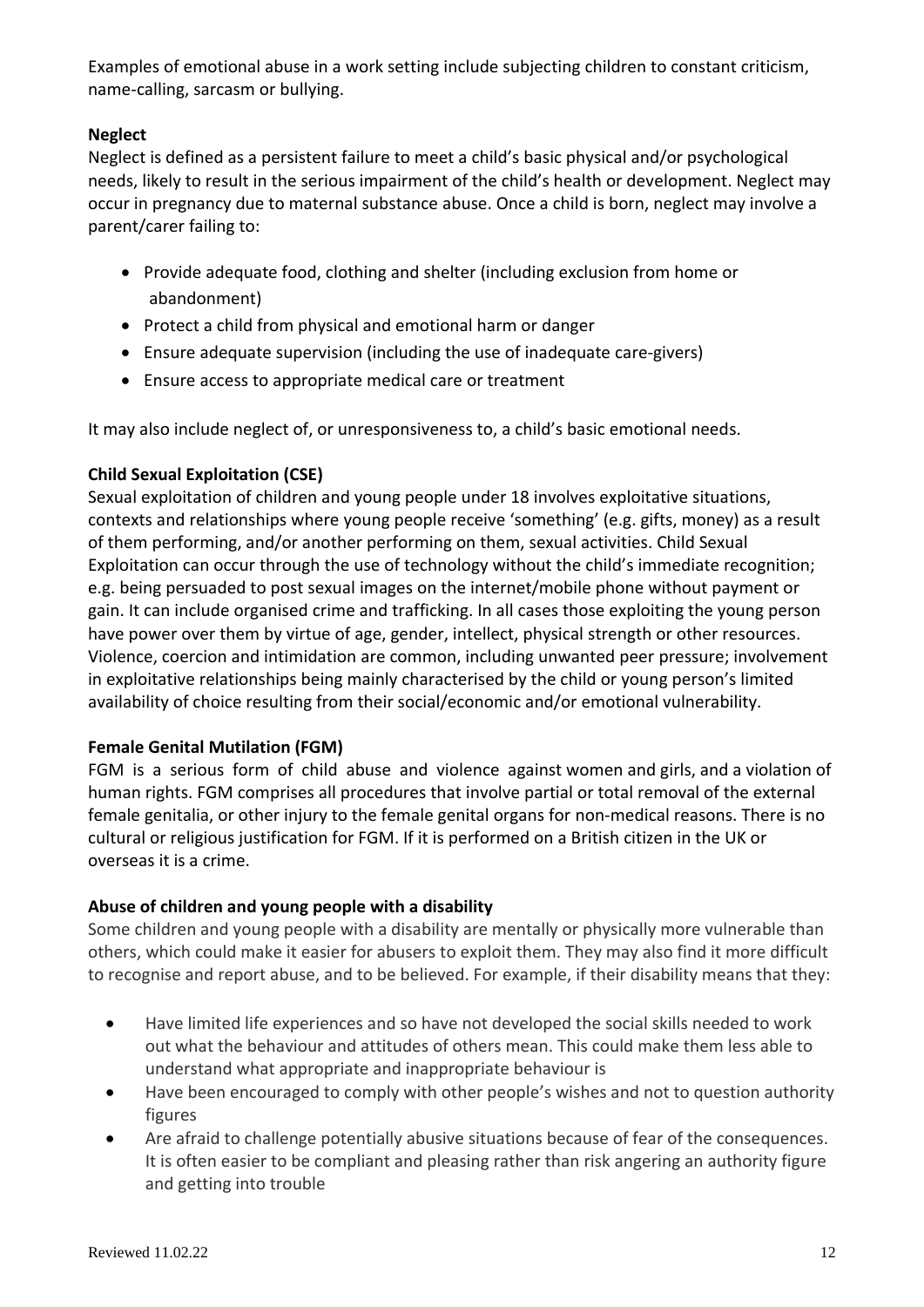- May not be able to report abuse either because there is no-one they can report it to or because they do not have the appropriate language to use
- May not be able to recognise that abuse has taken place
- Feel powerless because they have to depend on others for personal support
- May not be able to physically remove themselves from abusive situations
- May not have anybody they can trust and confide in
- May feel guilt or shame about the abuse which prevents them from reporting it
- May not have a sense of ownership of their own bodies because they are so used to being examined physically by others as part of their medical and physical care
- Have low self-esteem and a poor self-image.

In addition to the four main types of abuse shown above, children with a disability in residential homes or other institutions might experience:

- **Institutional abuse** when staff in a home or other institution sacrifices the needs, wishes and lifestyle of a disabled child in favour of the institution's regime. For example, by showing lack of respect for a child's dignity or privacy, or denying them opportunity to make day-today choices or decisions about their life. An example in work would be if staff followed their projects usual procedures where these conflicted with the rights and needs of a disabled child.
- **Financial abuse** deliberate misuse and exploitation of a disabled child's money or possessions. For example, if the child is not allowed to spend their money as they wish, or if someone takes it from them to spend on themselves.

#### **Racism**

Children from black and minority ethnic groups (and their parents) are likely to have experienced harassment, racial discrimination and institutional racism.

All organisations working with children, including those operating where black and minority ethnic communities are numerically small, should address institutional racism, defined in the MacPherson Inquiry Report on Stephen Lawrence as '*the collective failure by an organisation to provide appropriate and professional service to people on account of their race, culture and/or religion*'.

It is important that staff are sensitive to differing family patterns and lifestyles and to child-rearing patterns that vary across different racial, ethnic and cultural groups. **At the same time they must be clear that child abuse cannot be condoned for religious or cultural reasons.**

Staff should also be aware of the broader social factors that serve to discriminate against black and minority ethnic people. Working in a multi-racial and multicultural society requires professionals and organisations to be committed to equality in meeting the needs of all children and families, and to understand the effects of racial harassment, racial discrimination and institutional racism, as well as cultural misunderstanding or misinterpretation.

Staff should guard against myths and stereotypes - both positive and negative - of black and minority ethnic families. Anxiety about being accused of racist practice should not prevent the necessary action being taken to safeguard and promote a child's welfare.

All children, whatever their religious or cultural background, must receive the same care and safeguards with regard to abuse and neglect.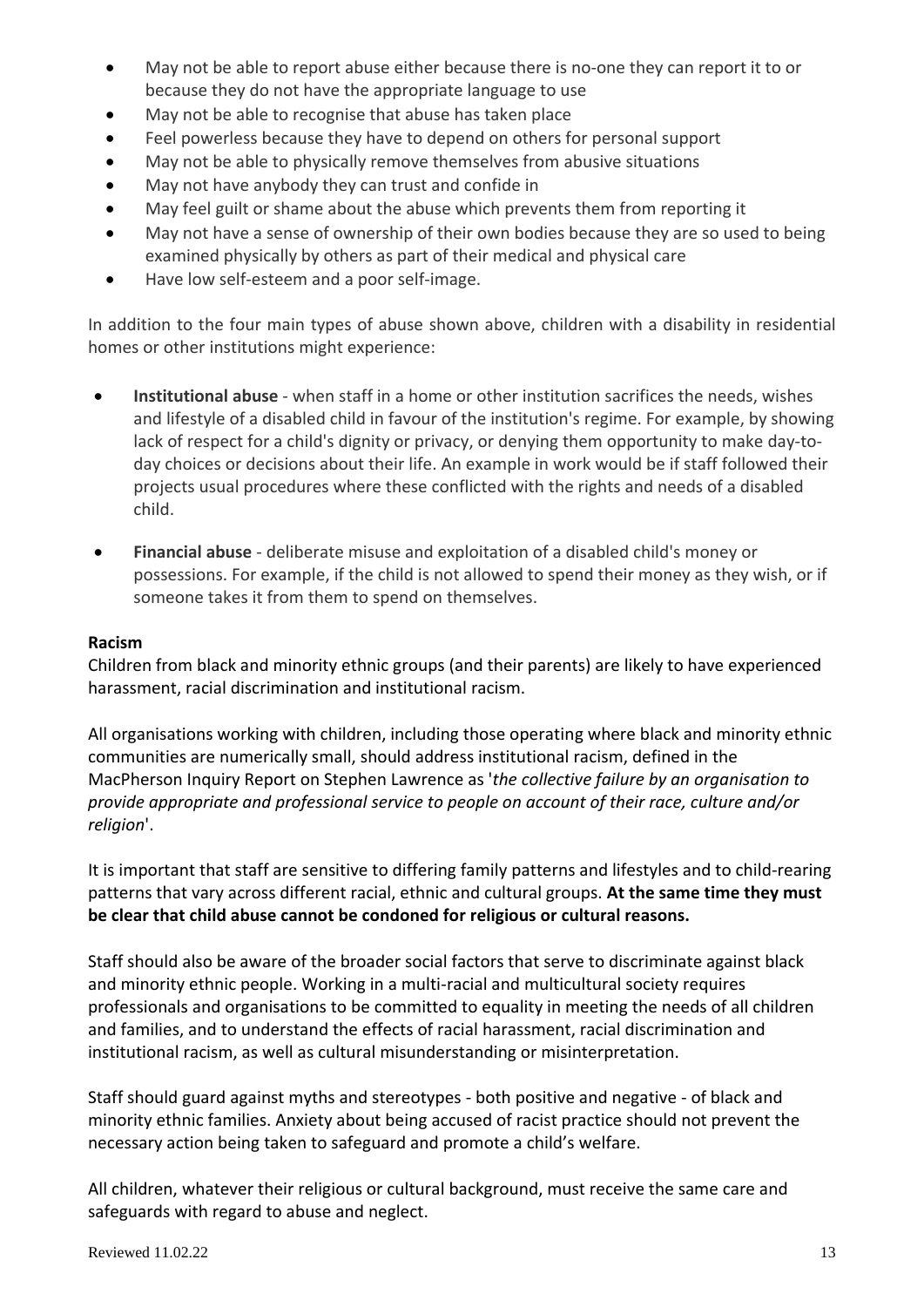#### **Bullying**

Bullying, racism and other types of discrimination are forms of child abuse, even though those responsible are often young people. It is important to recognise the impact and extent of bullying and discrimination in the lives of young people. OTR has a duty of care to safeguard children from harm, including disabled children and others who may be particularly vulnerable.

#### **What is bullying?**

Bullying can be psychological, verbal, or physical in nature. It involves an imbalance of power in which the powerful attack the powerless, and occurs over time rather than being a single act. It includes cyber bullying where harassment is online or by phone. Examples of bullying behaviour include:

- being called names, insulted or verbally abused
- being deliberately embarrassed and humiliated by other children or a member of staff
- being made to feel different or like an outsider
- being lied about
- being physically assaulted or threatened with violence
- being ignored.

#### **The Prevent Duty**

The Prevent duty is the duty in the Counter-Terrorism and Security Act 2015 to have due regard to the need to prevent people from being drawn into terrorism. Statutory guidance refers to the importance of Prevent awareness training to equip staff to identify children at risk of being drawn into terrorism and to challenge extremist ideas. To fulfil the Prevent duty, it is essential that staff are able to identify children who may be vulnerable to radicalisation, and know what to do when they are identified. Prevent training will be accessed by all relevant Off The Record staff to this purpose and disseminated across the service.

[https://www.gov.uk/government/uploads/system/uploads/attachment\\_data/file/439598/prevent](https://www.gov.uk/government/uploads/system/uploads/attachment_data/file/439598/prevent-duty-departmental-advice-v6.pdf) [-duty-departmental-advice-v6.pdf](https://www.gov.uk/government/uploads/system/uploads/attachment_data/file/439598/prevent-duty-departmental-advice-v6.pdf)

Some of the above definitions are adapted from NSPCC's Child Protection fact sheet: <https://learning.nspcc.org.uk/media/1188/definitions-signs-child-abuse.pdf>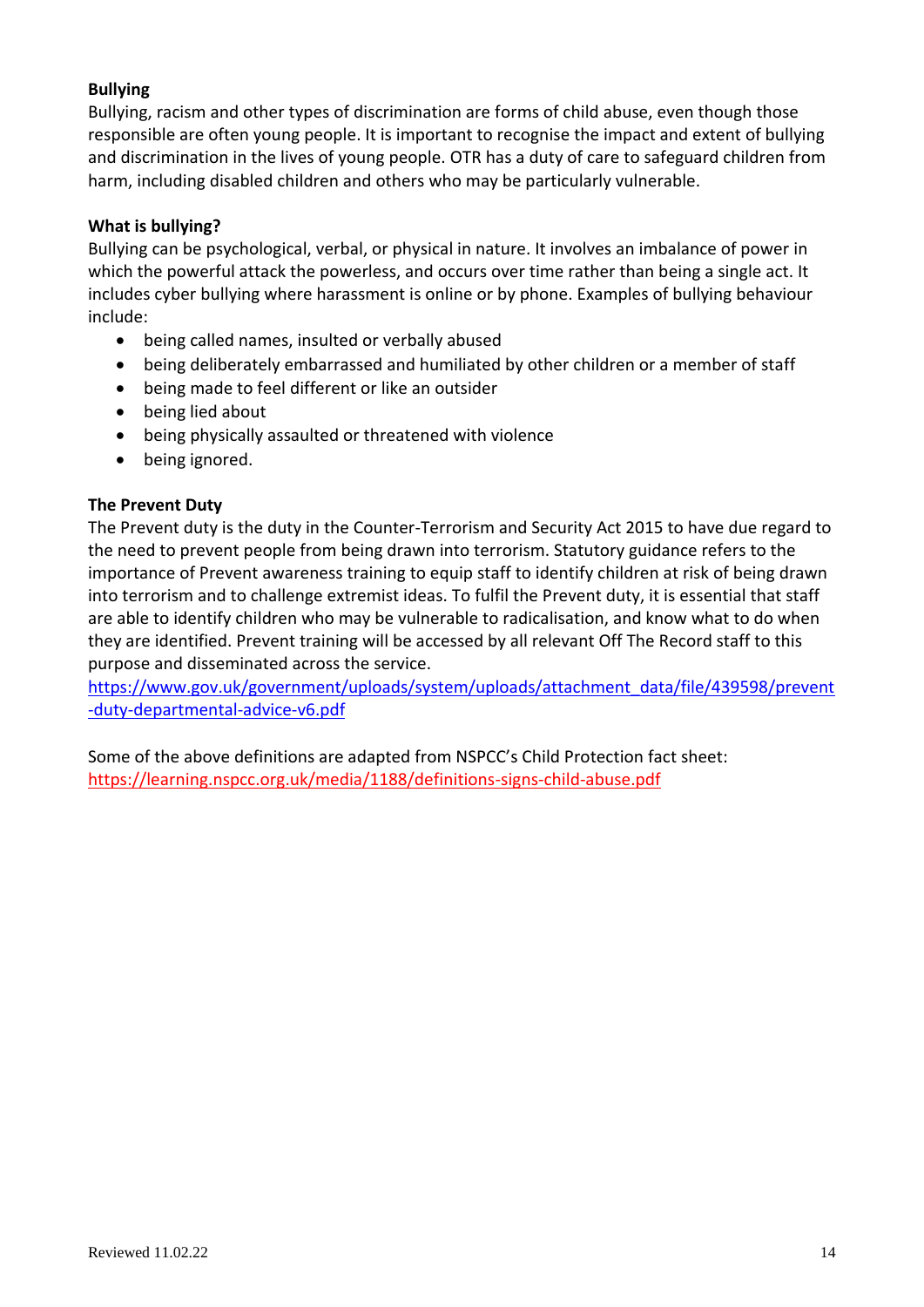Off The Record Twickenham gives a confidential service, where possible, to all young people, in line with the ethical requirements of a counselling service. This means that you can come and talk and everything you say stays private between you and us. However there are some things we can't keep confidential. We want to make it clear to you what those things are so that you are fully informed before making your choice to talk to us about something or not. We want you to be able to tell us anything you want, but for you to be clear about what we might have to pass on. You can also ask us to talk to someone else for you, and we can talk with you to decide who it would be helpful to tell.

**The only time when we have to tell somebody else is if you tell us that you or someone else is in great danger or we are concerned about your welfare.** What this means is we have to try and protect you if something really awful is happening. Below is a list of the kind of things we mean by really awful.

Have a look at the list and ask us to explain it to you, or any other questions you may have.

These are the times we can think of when this might happen:

- 1. If you come to see us and you are very badly injured, or if you are taken seriously ill at an Off The Record project, and need to go to hospital, we will sort out getting you there. This may mean calling an ambulance, doctor or your parents, whichever is the most appropriate.
- 2. If you tell us that you are going to kill yourself right now, or that you have taken an overdose, we will believe you. We will try to help you by calling a doctor, an ambulance, your parents, social services or the police, depending on which you want, and what seems best for you.
- 3. If you are under the age of 18 and you tell us that an adult is doing sexual things with you that you don't want them to, we will help you to get help. This might mean telling your parents, the police, your school, a doctor or a social worker
- 4. If you tell us that you are being injured severely by someone and we see the injuries, we will tell your parents, the police, a social worker or a doctor, whichever is the most appropriate
- 5. If you tell us that a child you know is being severely injured by someone or being forced to have sex with an adult, we may tell a social worker or the police
- 6. If a judge in a law court forces us, through law, to tell them things that help them to protect you we will
- 7. If you have to go to court for possibly doing a crime and the judge in court forces us to, by law, we have to tell him anything we know that might help them know the truth
- 8. If you are physically violent towards anyone at an OTR project and we cannot stop you, or if you say you are definitely going to hurt someone at an OTR project very badly, we will call the police
- 9. If you leave home and you are too young to take care of yourself, and have nowhere safe to stay, we will help you. We may tell the police, social services or your parents, whichever is the most appropriate.
- 10. **The law demands** that we tell the police if you are going to commit a crime against the government, or if you tell us that you are selling illegal drugs.

#### **Causes for concern**

There may be times that you wish to speak to us about issues that don't require immediate action but give us cause for concern about your development, health, security, safety and other such concerns. In these instances we will let you know that we may have to share information at some point or consider other actions to support you in that situation.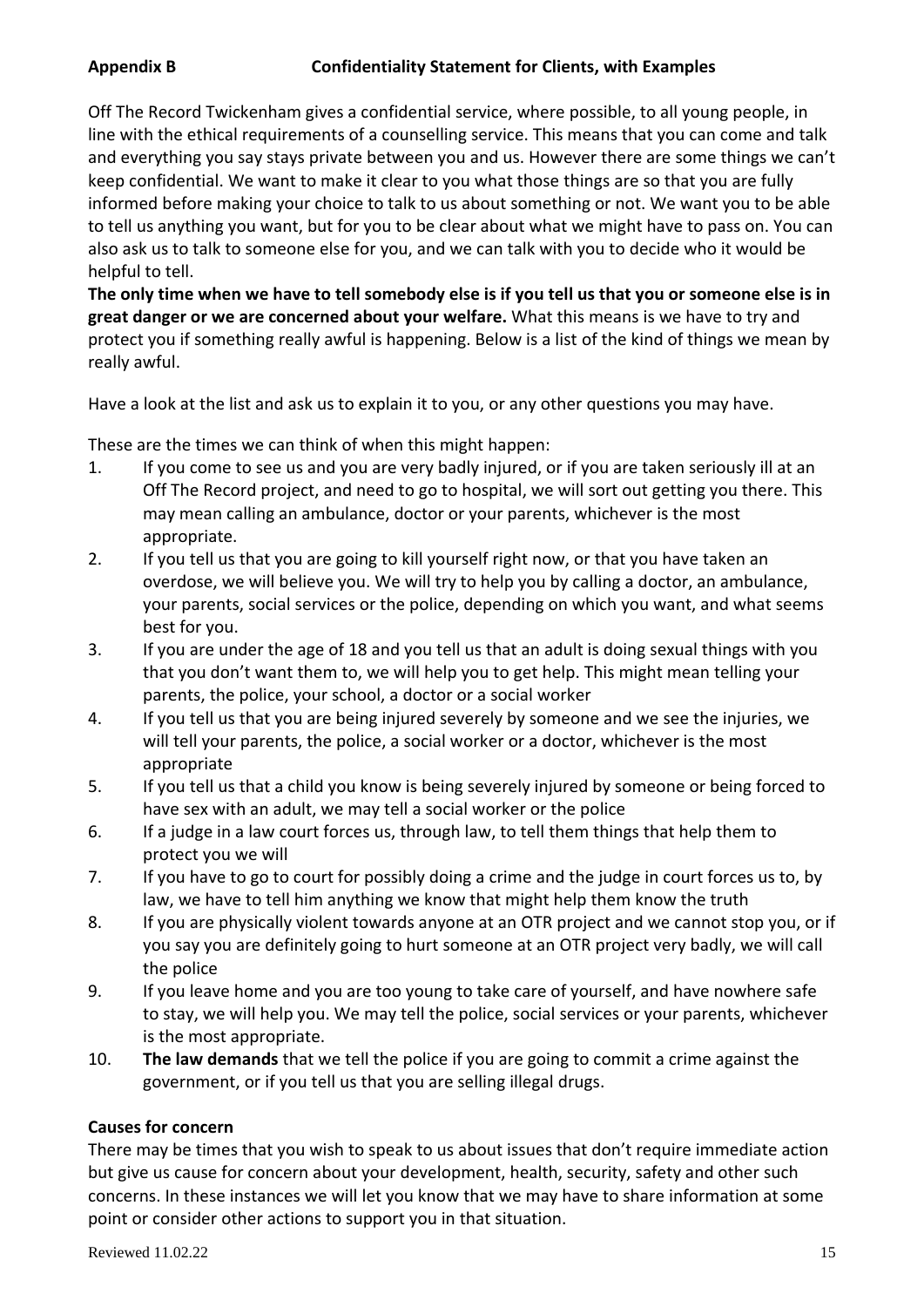#### **Appendix C Confidentiality Policy and Procedure – Working Guidelines**

#### **The Need and Context**

Confidentiality is an essential part of our counselling service for young people. It reflects our valuing of young people's rights and integrity and recognises their emerging autonomy, thus supporting their ability to take control and make their own life choices and decisions. However we recognise that absolute confidentiality can never be offered.

Our Confidentiality Policy and Procedure, along with our Child Protection and Safeguarding Policy aim to provide counsellors, clients, and other agencies with a clear understanding of:

- the issues around confidentiality
- the circumstances under which a counsellor may need to break it
- the procedure for doing so.

#### **Maintaining Confidentiality**

- 1 Confidentiality must be respected at all times, and the Confidentiality Policy should be displayed in OTR's promotional literature and on the premises. There is also a list offering examples of situations where confidentiality may be broken. This list cannot be definitive as decisions will generally depend upon the individual circumstances of each case.
- 2 Clients are to be made aware of the Confidentiality Policy. All staff involved are responsible for ensuring that young people are clear from the start about the level of confidentiality that the service is able to offer. It is not enough to say simply that a service is "confidential", as this may lead to an expectation of confidentiality which cannot be guaranteed. Clarity is essential in forming professional boundaries, and in giving young people a choice in what they do or communicate to an agency. It is useful to give clients a chance to question the policy. It is also recognised that contracting is an ongoing and changing process but which has certain agreed circumstances in which confidentiality will be broken.
- 3 Clients are to be made aware that there is a supervision system and that outside supervisors are also bound by this policy.

#### **Record-Keeping**

- 1 Off The Record will not give information about clients to other professionals or agencies unless consent is given by the client or extreme circumstances, including safeguarding, necessitate it
- 2 All information about an individual must remain within Off The Record. Files should not be removed from the building unless consent is given by the Manager. The only exception to this is that files may be taken off the premises for purposes of supervision or when seeing clients at another site. Due care must be taken to safeguard them and storage while offsite must meet our data protection requirements
- 3 Messages on the answering machine are exclusively for staff and should not be played when clients might hear them. Telephone conversations regarding clients are also to be taken in private.
- 4 All referral letters or reports must be seen by the client prior to submission to the relevant body
- 5 Clients are entitled to see all written records pertaining to them and this should be kept in mind when counsellors are writing their notes. Clients cannot take copies of their session notes off the premises but should where possible read them in a session with their counsellor, so that any questions or concerns they may have can be discussed.
- 6 Written information about clients (e.g. letters, referral sheets, or files) must not be displayed where people other than Off The Record staff are present. When the project is unoccupied all information will be stored in locked filing cabinets or drawers.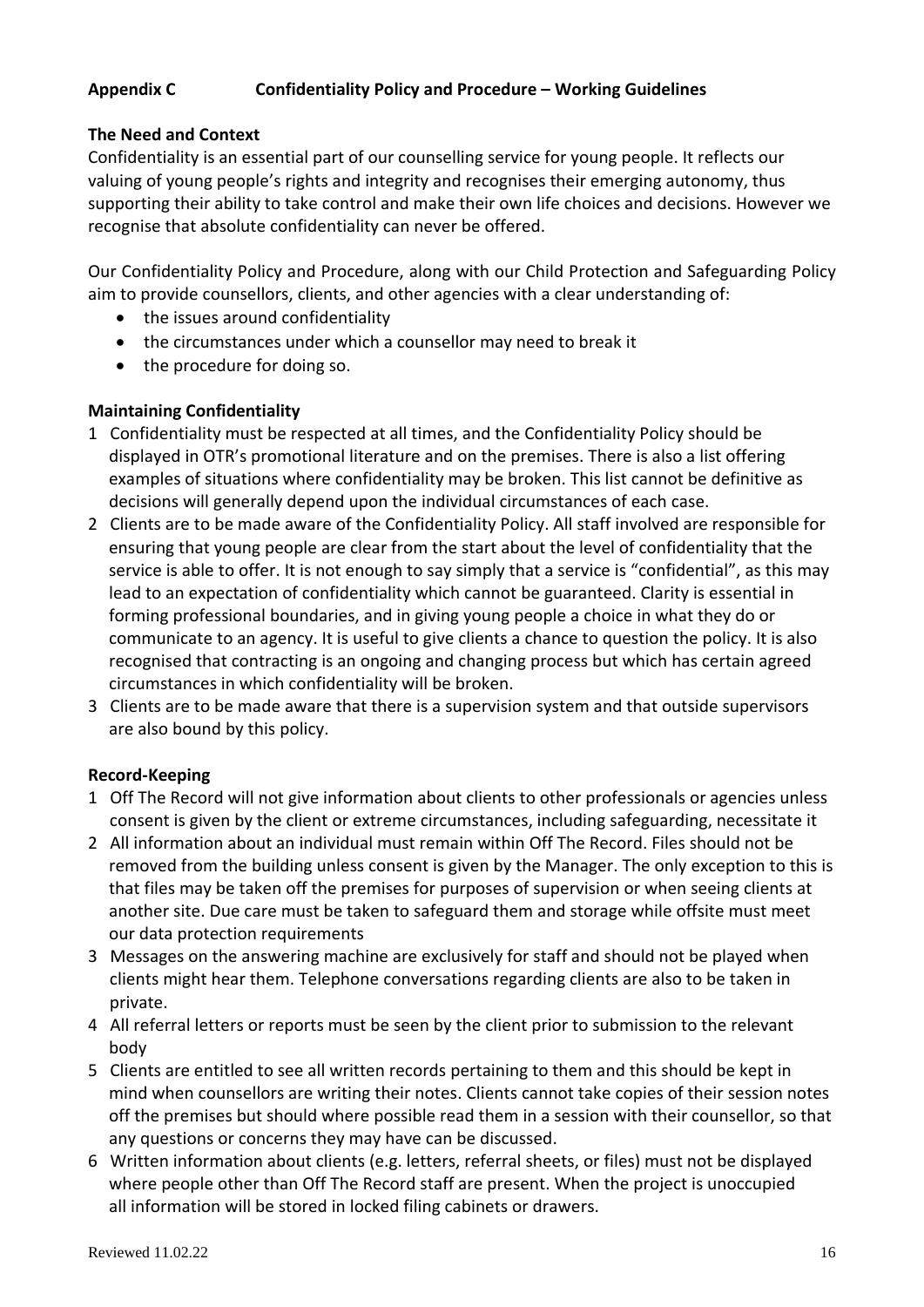- 7 Client information stored online will be password-protected and accessed through dual authentication procedures
- 8 Client records will continue to be held in confidence after the counselling relationship has ended, or in the event of a client's death. Records will be retained for six years before being shredded/deleted, unless the client requests otherwise.

#### **Use of Information for Research, Funding and Publicity**

- 1 Any information used by the agency will be presented in statistical format, thus ensuring complete confidentiality of clients.
- 2 If information about or comments by specific clients is used in any appropriate publication, it will only be with their prior permission and with their anonymity preserved.

#### **Staff Training**

The effectiveness of any policy depends on the general understanding and acceptance of all parties concerned with its implementation. As legal responsibility lies with Board of Directors, it is vital that those in this role, as well as the counselling team, are fully aware and understand background content and implications of the organisation's policies. OTR undertakes to:

- 1 provide training to counselling staff in order that they are able to understand the policy and work within its practice guidelines. It may be useful for members of the Board of Trustees to join some trainings, as appropriate, to gain insight into and appreciation of the dilemmas faced by staff.
- 2 make it clear that counsellors must familiarise themselves with the policies and procedures, and must seek advice if they are unclear about any aspect of the policy's implementation
- 3 follow up any unauthorised breach of confidentiality, or any failure of counselling staff to discuss issues causing serious concern.

#### **Breaking Confidentiality**

**The only occasion when we would consider breaking confidentiality is if we had reason to believe that serious harm might occur to the client or someone else.**

At OTR the confidential contact is between the client and the agency, and not with the individual counsellor. This means that any decision as to whether to break confidentiality lies with OTR, not the counsellor. Therefore any situation where issues of confidentiality arise must be reported to the Manager and supervisor as soon as possible, and immediately if deemed necessary. The decision to break confidentiality lies with the Manager in collaboration with the Trustees, who will preferably make their decision in consultation with the counsellor, the counsellor's supervisor, and the Manager's supervisor, as the specific situation allows.

In all cases workers are professionally and ethically obliged to explain to the client in detail the possible consequences of involvement by other people and agencies, and to give the client a truthful description of the likely outcome of disclosure. They must then also seek the client's views. Every effort must be made to get the young person's informed consent to break confidentiality. If a decision is made to break confidentiality (with or without consent), the information disclosed should be kept to a minimum, and should be concerned only with the issues at hand, and not extend to other areas of the client's present or past life that are not relevant to the current situation.

#### **The Caldicott Principles (revised 2013)**

**In line with OTR's annual accreditation and compliance with the NHS Digital Data Protection Toolkit, OTR used the Caldicott Principles to ensure that information that can identify a client is**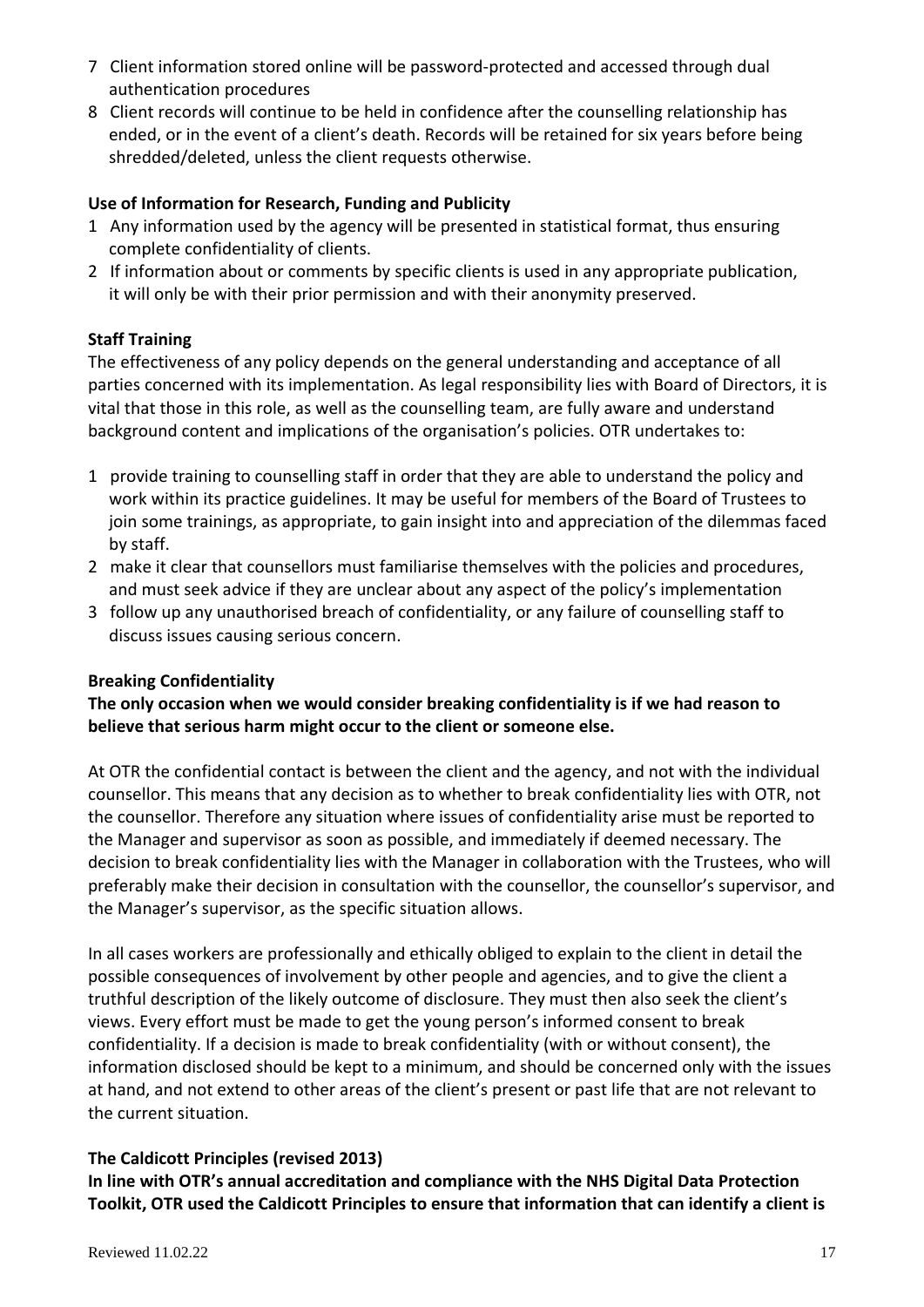**protected and only used when it is appropriate to do so. The Principles are used as a test in deciding whether organisations need to use information that would identify an individual. The Principles are as follows:**

#### **Principle 1 - Justify the purpose(s) for using confidential information**

Every proposed use or transfer of personal confidential data within or from an organisation should be clearly defined, scrutinised and documented, with continuing uses regularly reviewed, by an appropriate guardian.

#### **Principle 2 - Don't use personal confidential data unless it is absolutely necessary**

Personal confidential data items should not be included unless it is essential for the specified purpose(s) of that flow. The need for patients to be identified should be considered at each stage of satisfying the purpose(s).

#### **Principle 3 - Use the minimum necessary personal confidential data**

Where use of personal confidential data is considered to be essential, the inclusion of each individual item of data should be considered and justified so that the minimum amount of personal confidential data is transferred or accessible as is necessary for a given function to be carried out.

#### **Principle 4 - Access to personal confidential data should be on a strict need-to-know basis**

Only those individuals who need access to personal confidential data should have access to it, and they should only have access to the data items that they need to see. This may mean introducing access controls or splitting data flows where one data flow is used for several purposes.

#### **Principle 5 - Everyone with access to personal confidential data should be aware of their responsibilities**

Action should be taken to ensure that those handling personal confidential data - both clinical and non-clinical staff - are made fully aware of their responsibilities and obligations to respect patient confidentiality.

#### **Principle 6 - Comply with the law**

Every use of personal confidential data must be lawful. Someone in each organisation handling personal confidential data should be responsible for ensuring that the organisation complies with legal requirements.

#### **Principle 7 - The duty to share information can be as important as the duty to protect patient confidentiality**

Health and social care professionals should have the confidence to share information in the best interests of their patients within the framework set out by these principles. They should be supported by the policies of their employers, regulators and professional bodies.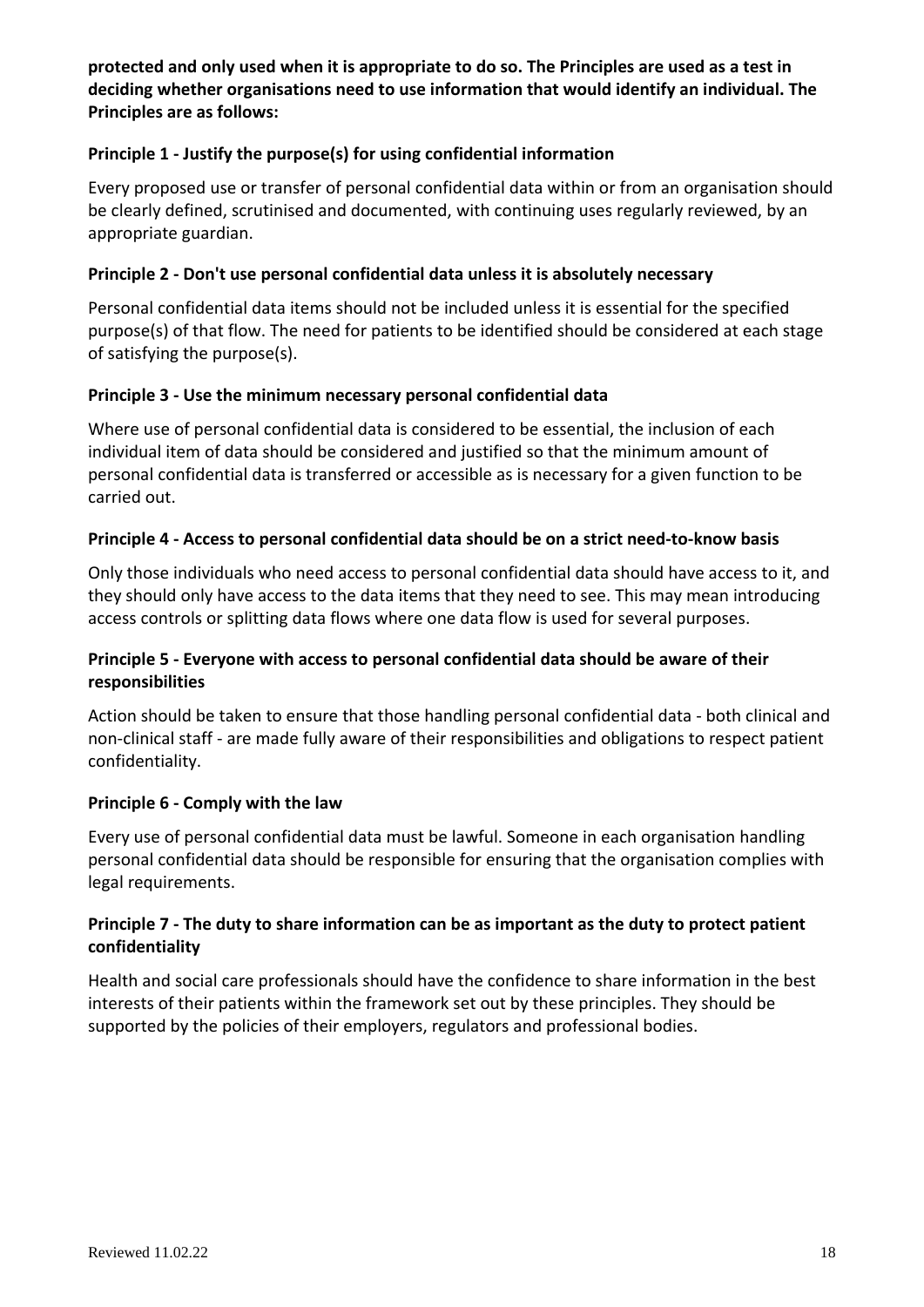#### **Appendix D OTR's Protocol for Working with Suicidal Clients**

#### **Introduction:**

This protocol aims first of all to get some measure of how serious the crisis is; then sets out the steps to be considered, including breaking confidentiality if needed. The intention is for the counsellor to gather information so that they can, in conjunction with the young person and their line Manager, assess the level of risk and plan a way for the young person to get through the crisis.

This is not intended to replace the usual function of the counsellor to be a supportive and understanding listener for the client, but only to add other functions, which may be necessary in emergency situations.

#### **Aims:**

- 1. To ensure we respond in the most helpful way to suicidal young people.
- 2. To set out a procedure which covers what we believe to be a best response, in line with our safeguarding procedure.
- 3. To ensure that counsellors and other staff are clear about what to do.

#### **Principles and Procedure:**

- 1. **'Steer into the skid'**. If you suspect a client may be feeling suicidal, or may be contemplating suicide, or has recently attempted suicide; ask them directly whether this is the case.
- 2. **Work with the part of them that wants to live**. Remember that if they have disclosed this wish to you, there is at least a part of them which wants to live.
- 3. **Assess the risk.** Where a client discloses suicidal feelings, you must be able at the end of the session to answer the following questions (the answers may come naturally from the session unfolding, but failing that you may need to ask these questions)
	- i If they are feeling suicidal, have they planned a method of carrying this out?
	- ii If they have planned a method, have they got access to that method?

It is also helpful to complete a Risk Assessment sheet showing current risk and supportive factors.

- 4. **If you are worried the client may try to kill her or himself, proceed with steps 5 – 12.**
- 5. **Tell the client that you are concerned about them,** and make explicit that what will happened next is that the two of you will work together to help the client survive the suicidal crisis.
- 6. **What can the two of you do together today?** If appropriate, go through the steps of the Crisis Intervention plan below. This sets out a way for you and your client to explore what is going on at this time, what coping skills and support they have, and then to formulate together a plan to help them get through the crisis.

#### **7. Crisis intervention plan:**

- i The Crisis:
	- (a) Why has the young person sought help at this particular time?
	- (b) What does the client think led to the crisis?
- ii The Young Person's Coping Skills and Support:
	- (a) What steps has the client taken to try to resolve the immediate crisis?
	- (b) If the client has had similar experiences in the past, how were they handled?
	- (c) Which elements of these previous strategies proved to be effective, and which ineffective:
	- (d) What support has the client got?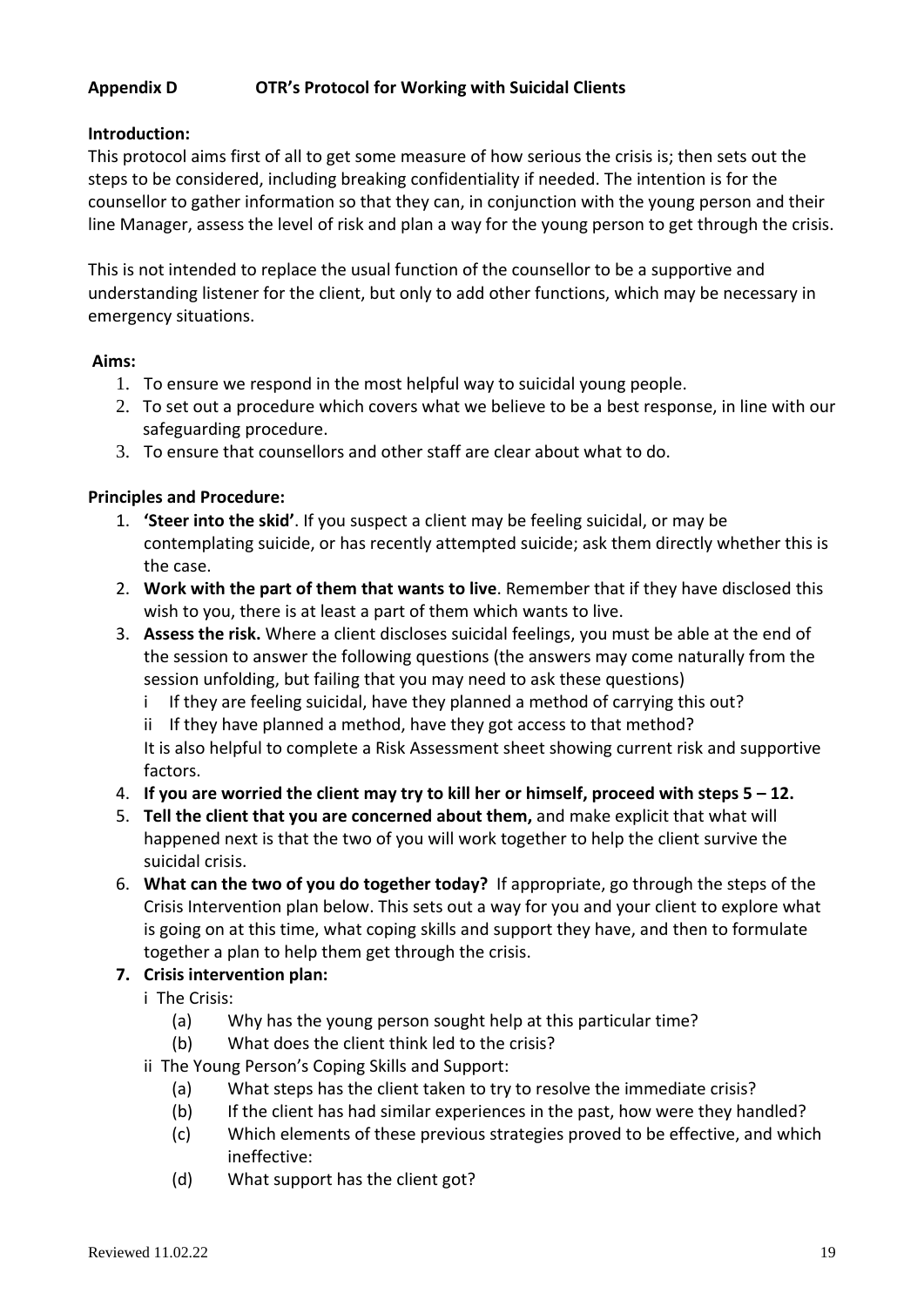iii Context

- (a) What was the young person's level of functioning before this crisis?
- (b) Was it different from the current level?
- (c) Is the situation long-term or acute?
- iv Formulating a Strategy
	- (a) What problem does the client think needs to be solved first?
	- (b) What does the counsellor view at the most urgent and important issues?
	- (c) Discuss differences between (a) and (b) above.
	- (d) Together devise strategies to help the young person through the crisis. If necessary, give advice as to what you feel would help, based on all the above.

#### 8. **Who else knows? Is there anyone else who ought to be involved?**

- i Discuss with the client that it may be helpful for them to tell their parents.
- ii If the client appears depressed; discuss with them whether they might want to consider seeing their doctor for anti-depressants.

If the young person does not want to involve anyone else, but you think this might be a case in which a breach of confidentiality is warranted, consider whether you ought to tell the young person in the session that this is the case. The rule of thumb is that we tell a young person when we may breach confidentiality **unless** doing so would further endanger the young person.

- 9. **The week ahead.** Together with the client, plan the support which they will get between now, and their next session. The main focus will be on using people or strategies other then OTR, which have been identified, as helpful during the crisis intervention work. Emphasise that these are exceptional circumstances, and that it is appropriate to ask for help at this time; that friends/family would rather help than not if they knew about the crisis.
- 10. **Discuss with duty staff that day (Manager/Asst Manager)** If you feel it is necessary this might be before client leaves, and the Manager can intervene, otherwise discuss this immediately after client session. At each stage of sharing information the aim is to formulate a strategy for helping the client. A further aim is to protect and support the client, counsellor and project by ensuring that counsellor is not left alone with the weight of the burden.

#### 11. **Asst. Manager informs Manager**

#### 12. **Manager informs Chair of Trustees (Deputy Designated Safeguarding Lead)**

- 13. **Additional consultation,** if needed, is sought within project or outside it, without disclosing identity of the client, unless a breach of confidentiality is required.
- 14. **Keep detailed records** of what has been said in the therapy room, what has been shared with whom, and what decisions have been made and why.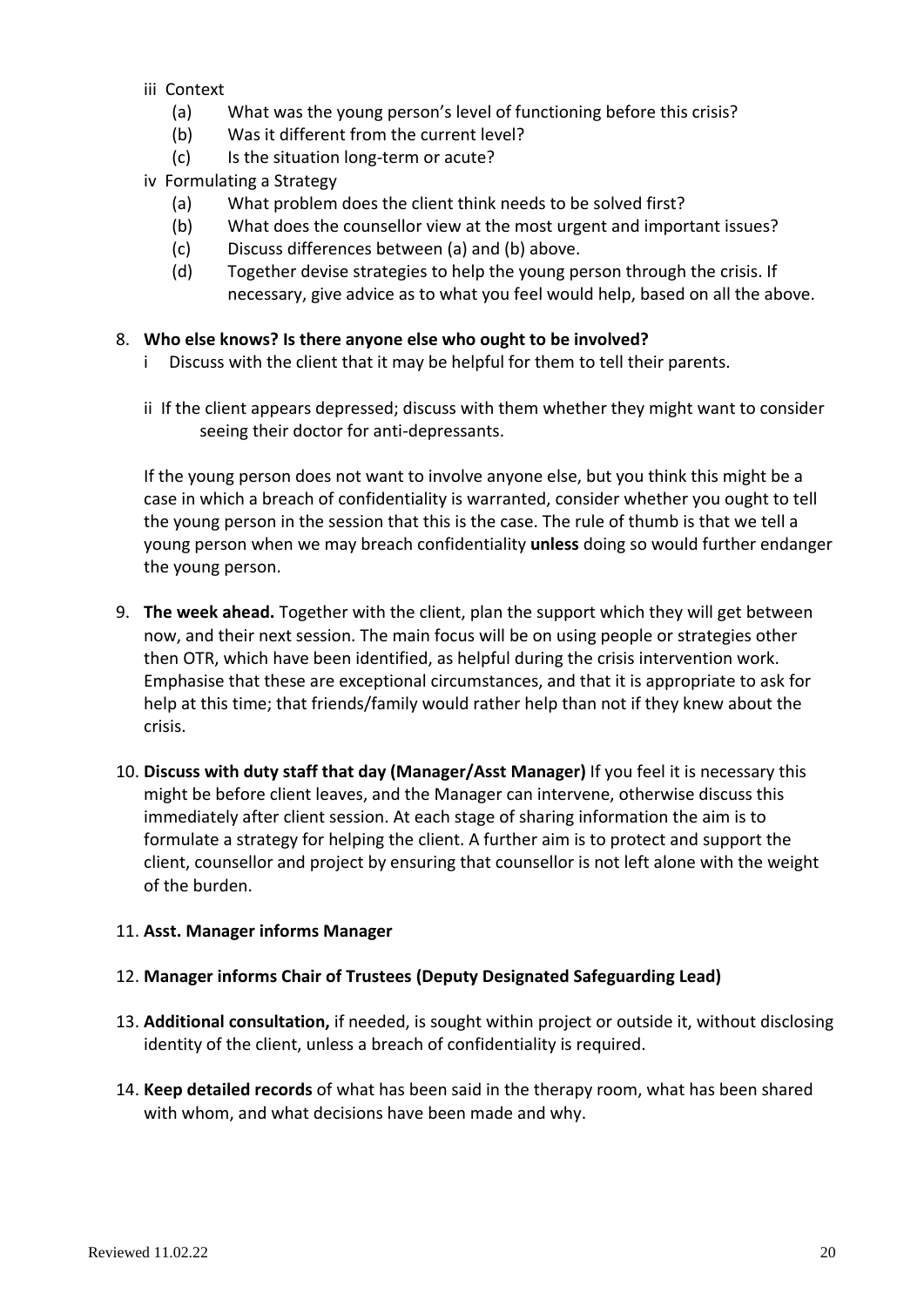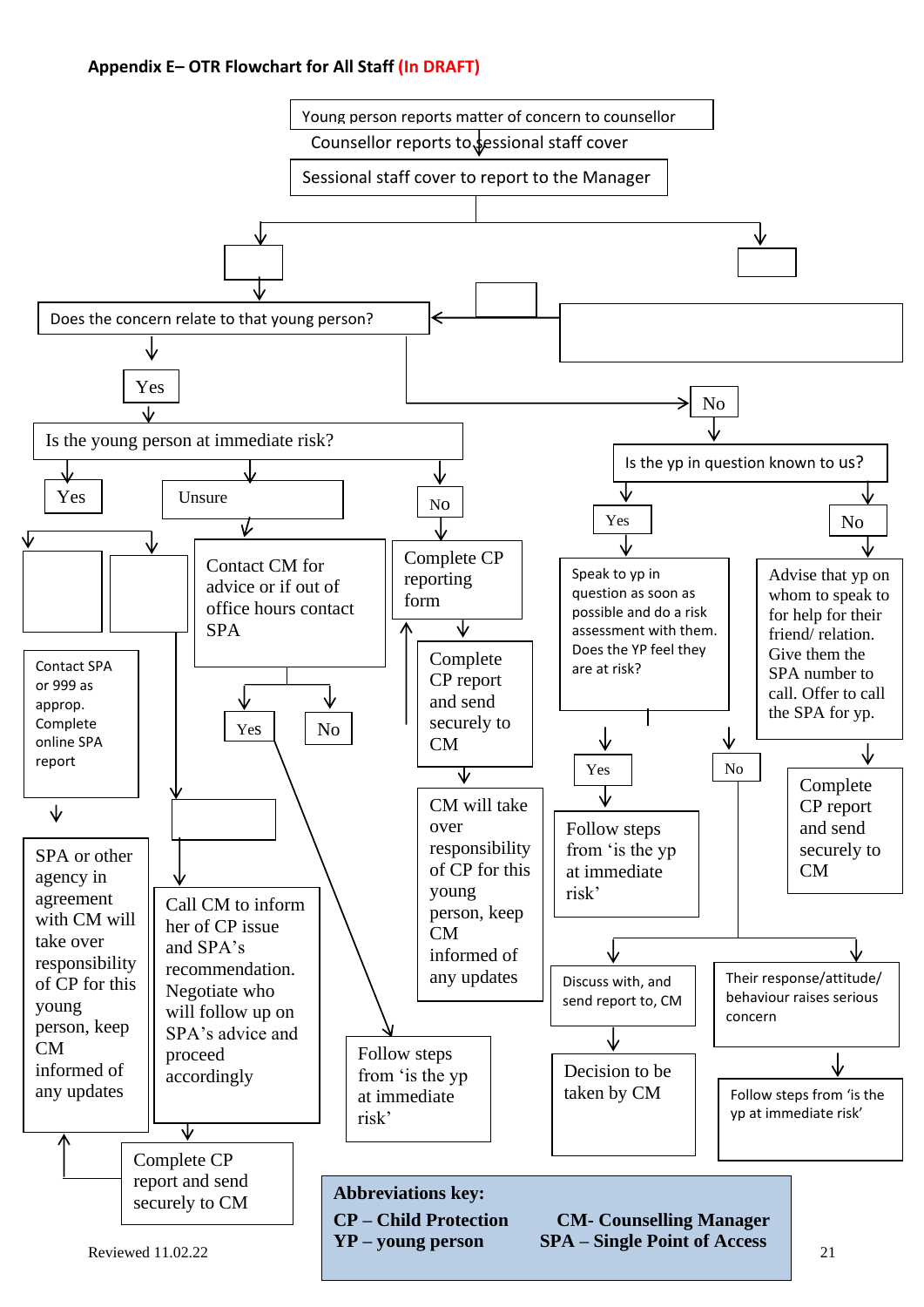| <b>Appendix F</b>                                                       |                            | <b>RISK ASSESSMENT</b>                                                                                         |                           |                                   |
|-------------------------------------------------------------------------|----------------------------|----------------------------------------------------------------------------------------------------------------|---------------------------|-----------------------------------|
|                                                                         |                            | Off The Record Twickenham - RISK to RESILIENCE ASSESSMENT                                                      |                           |                                   |
| Client no.:                                                             | <b>Counsellor:</b>         | At OTR/School/Satellitel:                                                                                      |                           | Date:                             |
|                                                                         |                            | Describe the potential risk or outcome/danger causing concern (e.g. self harm, violence, suicide attempt etc): |                           |                                   |
|                                                                         |                            |                                                                                                                |                           |                                   |
|                                                                         |                            |                                                                                                                |                           |                                   |
| <b>Risk Factors</b>                                                     | <b>Situational Hazards</b> | <b>Risky behaviours</b>                                                                                        | <b>Protective Factors</b> | <b>Resilience Indicators</b>      |
| (history and personal                                                   | (external factors e.g.     | (of client)                                                                                                    | (client's strengths and   | (proofs/examples of resilience in |
| factors)                                                                | home circumstances)        |                                                                                                                | current support)          | life)                             |
|                                                                         |                            |                                                                                                                |                           |                                   |
|                                                                         |                            |                                                                                                                |                           |                                   |
|                                                                         |                            |                                                                                                                |                           |                                   |
|                                                                         |                            |                                                                                                                |                           |                                   |
|                                                                         |                            |                                                                                                                |                           |                                   |
|                                                                         |                            |                                                                                                                |                           |                                   |
|                                                                         |                            |                                                                                                                |                           |                                   |
|                                                                         |                            |                                                                                                                |                           |                                   |
|                                                                         |                            |                                                                                                                |                           |                                   |
|                                                                         |                            |                                                                                                                |                           |                                   |
|                                                                         |                            |                                                                                                                |                           |                                   |
|                                                                         |                            |                                                                                                                |                           |                                   |
|                                                                         |                            |                                                                                                                |                           |                                   |
|                                                                         |                            |                                                                                                                |                           |                                   |
| Actions (what actions taken/not taken, why, who involved in decision?): |                            |                                                                                                                |                           |                                   |
|                                                                         |                            |                                                                                                                |                           |                                   |
|                                                                         |                            |                                                                                                                |                           |                                   |
| Follow up outcome (following few weeks):                                |                            |                                                                                                                |                           |                                   |
|                                                                         |                            |                                                                                                                |                           |                                   |
|                                                                         |                            |                                                                                                                |                           |                                   |
|                                                                         |                            |                                                                                                                |                           |                                   |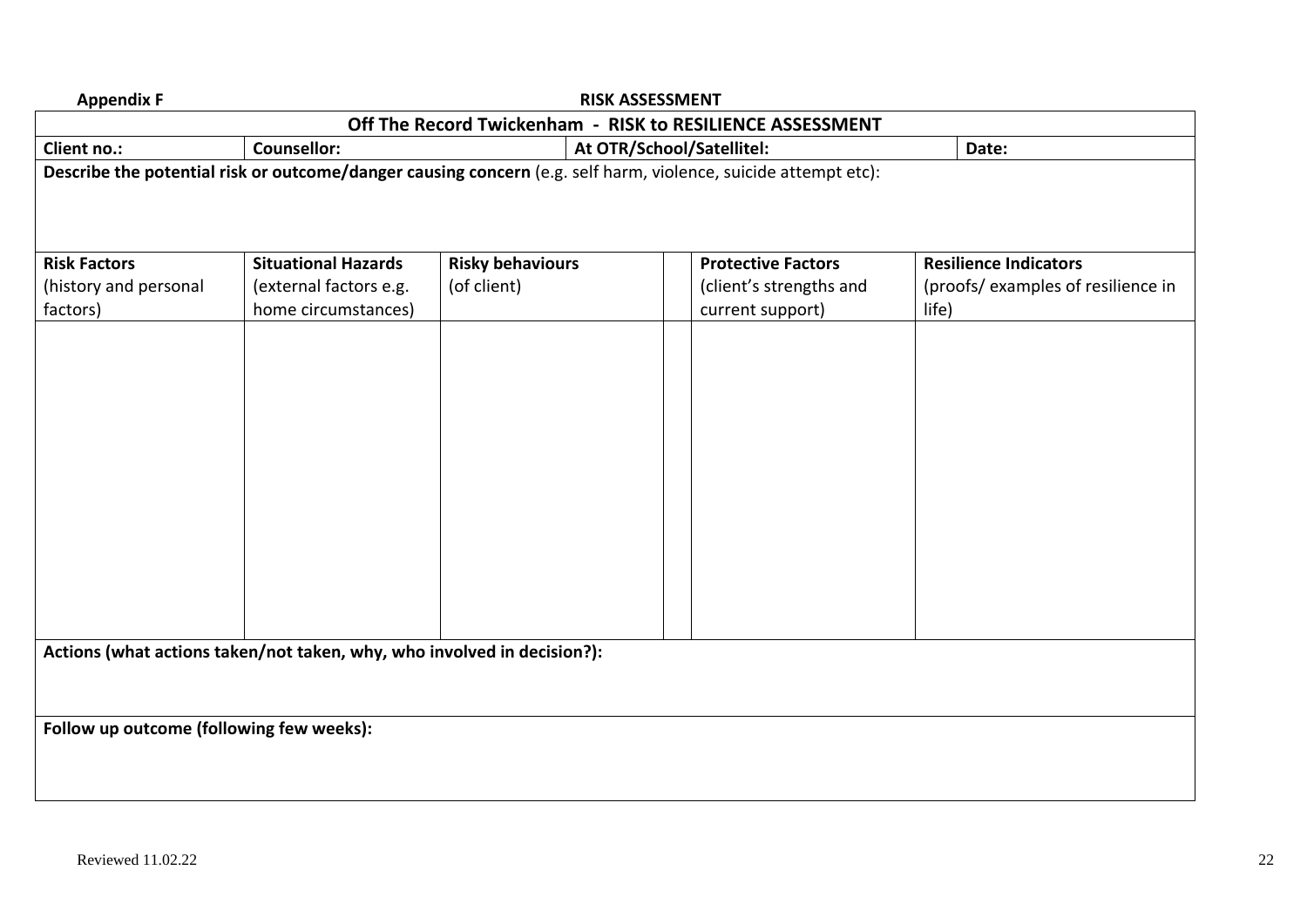| Appendix G | <b>Child Protection/Safeguarding Reporting Form</b> |
|------------|-----------------------------------------------------|
|            |                                                     |

# **Confidential** Report written by: \_\_\_\_\_\_\_\_\_\_\_\_\_\_\_\_\_\_\_\_\_\_\_\_\_\_\_ Job Title: \_\_\_\_\_\_\_\_\_\_\_\_\_\_\_\_\_\_\_\_\_\_\_\_\_\_\_\_\_ Date and time: example are set of the Project:  $\blacksquare$ Full name of young person involved:  $\Box$ *(Please complete a separate sheet for each young person involved)* Age of young person: example of birth of young person:  $\Box$ Young person's home address: **We are also assumed as a set of the set of the set of the set of the set of the set of the set of the set of the set of the set of the set of the set of the set of the set of the set of the se** Young person's telephone number: \_\_\_\_\_\_\_\_\_\_\_\_\_\_\_\_\_\_\_\_\_\_\_\_\_\_\_\_\_\_\_\_\_\_\_\_\_\_\_\_\_\_\_\_\_\_\_\_\_\_ If address / phone number is different to parent/legal guardian's please list theirs below: Parent / guardian's address: Parent / guardian's telephone number: **with a set of the set of the set of the set of the set of the set of the set of the set of the set of the set of the set of the set of the set of the set of the set of the set of the** Is the information in this report the worker's concerns or someone else's? Yes, it is my concern as a professional worker No, it is someone else's If no, state the name and job title/role of the person who witnessed the incident and whose concern it is: Name:  $\blacksquare$ Job title/role: \_\_\_\_\_\_\_\_\_\_\_\_\_\_\_\_\_\_\_\_\_\_\_\_\_\_\_\_\_\_\_\_\_\_\_\_\_\_\_ Contact details of that person: Address: \_\_\_\_\_\_\_\_\_\_\_\_\_\_\_\_\_\_\_\_\_\_\_\_\_\_\_\_\_\_\_\_\_\_\_\_\_\_\_\_\_\_\_\_\_\_\_\_\_\_\_\_\_\_\_\_\_\_\_\_\_\_\_\_\_\_\_\_\_\_\_\_\_ Telephone number: \_\_\_\_\_\_\_\_\_\_\_\_\_\_\_\_\_\_\_\_\_\_\_Date reported to worker: \_\_\_\_\_\_\_\_\_\_\_\_\_\_\_\_\_\_ **The details of the concern/incident/allegation Please make sure you clearly state in your report what is fact, opinion or hearsay.** Date(s) and time(s) of incident(s) or allegation(s) Any special factors to consider? The state of the state of the state of the state of the state of the state of the state of the state of the state of the state of the state of the state of the state of the state of the sta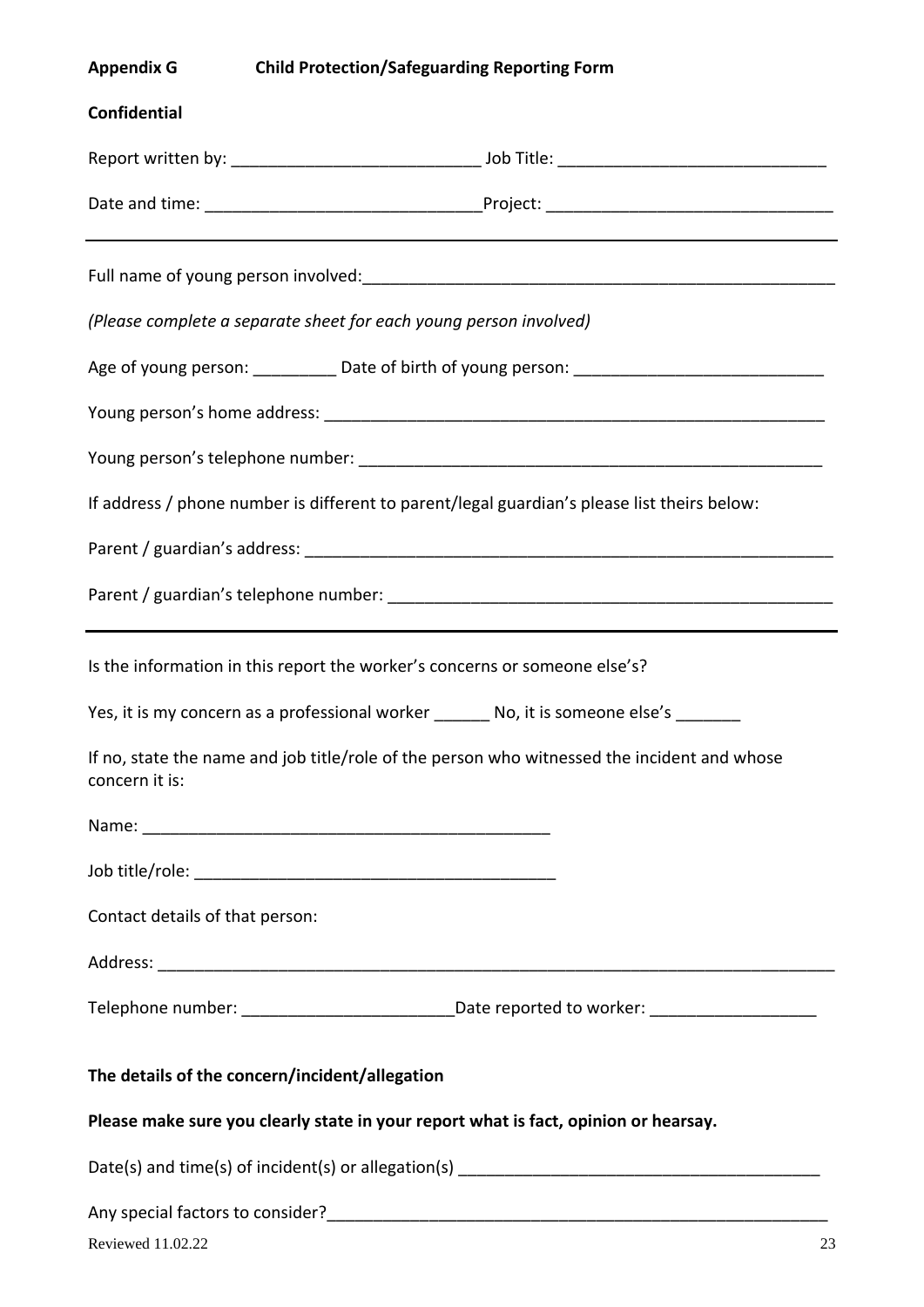Who was present at the time of the incident / allegation? (list full names and relation to young

person in question)

Please give contact details of those present if appropriate:

Please provide a detailed account of the report / allegation as witnessed by you or reported to you, stating whose account it is:

Please provide a description of any visible bruising or other injuries or any indirect signs of abuse, such as behavioural changes, care taken over appearance etc.

If the report / allegation was not made by the young person, has the young person's account been obtained? **Yes / No** 

If yes, please provide their account of what has happened and how any bruising or other injuries / behaviour change etc. has occurred. If no, please state why not:

Have the parents been contacted? **Yes / No** If yes, what has been said or if no, why not?

Has anyone else been consulted? If so what was said?

Has anyone been alleged to be the abuser? Record details:

Please include any other details that may be relevant:

I believe this to be a true and accurate account as reported to me / witnessed by me

Print name: \_\_\_\_\_\_\_\_\_\_\_\_\_\_\_\_\_\_\_\_\_\_\_\_\_\_\_\_\_\_Sign name: \_\_\_\_\_\_\_\_\_\_\_\_\_\_\_\_\_\_\_\_\_\_\_\_\_\_\_\_\_\_\_

Date:  $\Box$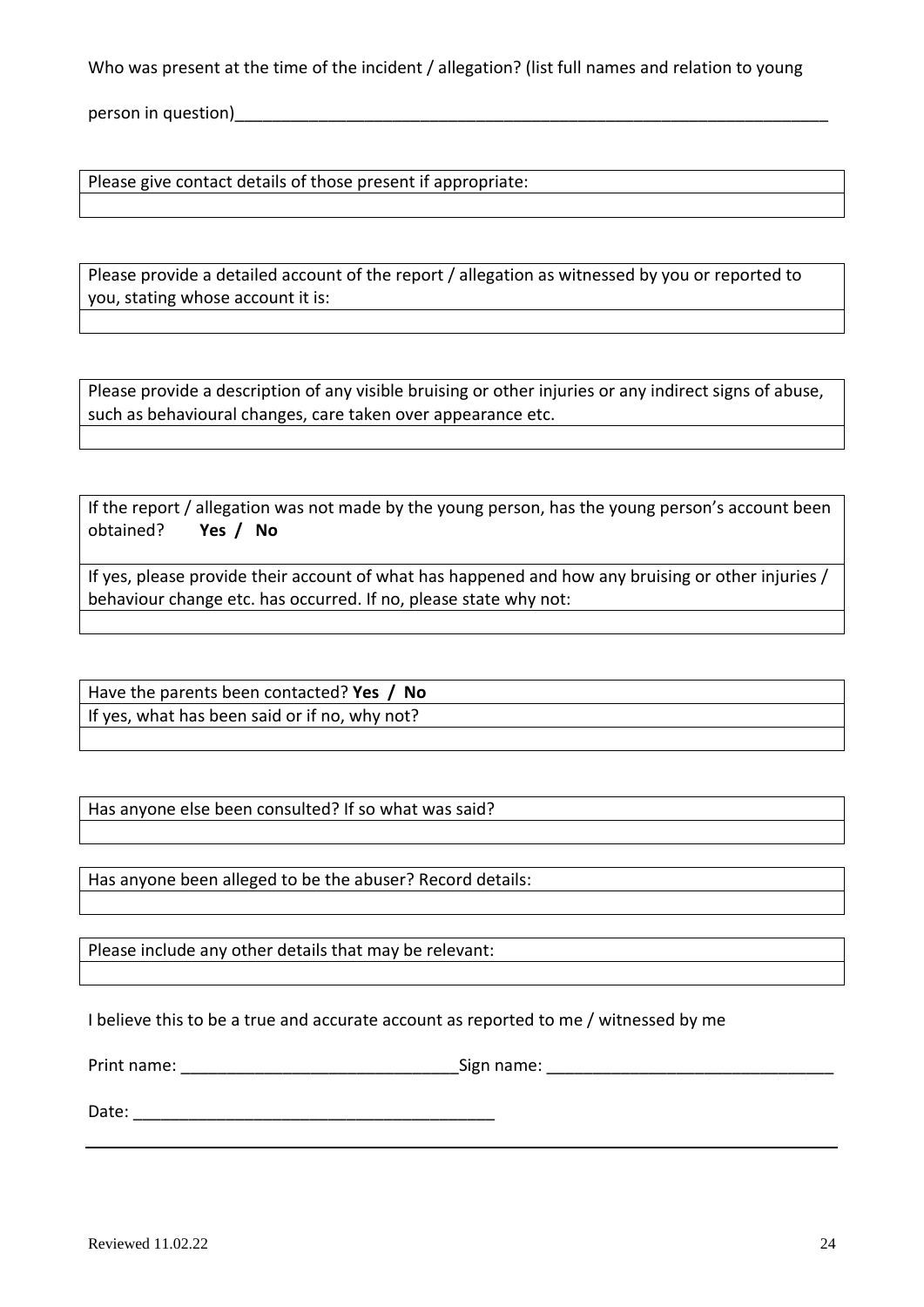#### **Follow-up information**

Referral to the police or social services should be confirmed in writing within 24 hours and name of contact who took the referral written below:

| Name, job title and contact details of person who took the referral:                          |  |  |
|-----------------------------------------------------------------------------------------------|--|--|
|                                                                                               |  |  |
|                                                                                               |  |  |
|                                                                                               |  |  |
| Please list below any relevant contact details of referral agents who have refused to provide |  |  |
|                                                                                               |  |  |
|                                                                                               |  |  |
|                                                                                               |  |  |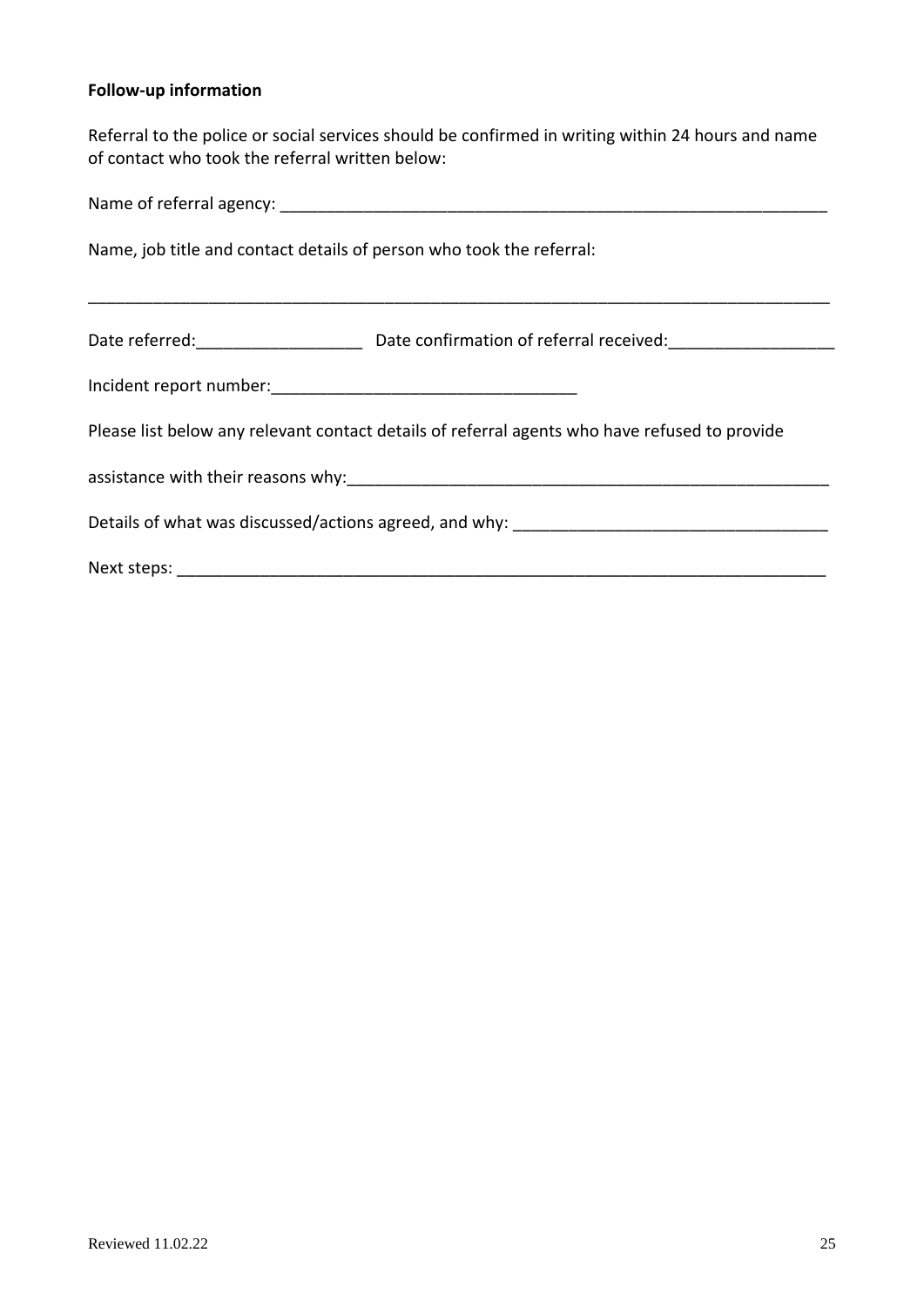This behaviour code outlines the conduct expected of staff and volunteers from OTR, and staff from other organisations who engage with children and young people through OTR and selfemployed people subcontracted to undertake specific duties.

#### **Purpose**

Following this code will help to protect young people from abuse and inappropriate behaviour from adults. It will also help staff and volunteers to maintain the standard of behaviour expected of them and will reduce the possibility of unfounded allegations of abuse against them.

#### **Upholding this code of behaviour**

All members of staff and volunteers are expected to report any breaches of this code to OTR Manager under the whistle-blowing procedure or, if necessary, under child protection/safeguarding procedures.

Staff and volunteers who breach this code of behaviour may be subject to OTR's disciplinary procedures. Any breach of the code involving a volunteer or member of staff from another agency may result in them being asked to leave (name of group/organisation).

Serious breaches may also result in a referral being made to a statutory agency such as the police, the local authority children's social care department and/or the Independent Safeguarding Authority.

#### **Promoting Good Practice**

Child abuse, particularly sexual abuse, can arouse strong emotions in those facing such a situation. It is important to understand these feelings and not allow them to interfere with your judgement about the appropriate action to take.

Abuse can occur within many situations including the home, school and the work environment. Some individuals will actively seek employment or voluntary work with young people in order to harm them. A counsellor, Manager, official or volunteer will have regular contact with young people and be an important link in identifying cases where they need protection. All suspicious cases of poor practice should be reported following the guidelines in this document.

When a child enters into any activity with the organisation having been subjected to child abuse outside OTR, our activities can play a crucial role in improving the child's self-esteem. In such instances the project Manager must work with the appropriate agencies to ensure the child receives the required support.

#### **Good Practice Guidelines**

All staff (paid/unpaid) should be encouraged to demonstrate exemplary behaviour in order to promote children's welfare and reduce the likelihood of allegations being made. The following are common sense examples of how to create a positive culture and climate.

#### **Good practice means:**

- Always working in an open environment (e.g. avoiding private or unobserved situations and encouraging open communication with no secrets), except when counselling
- Treating all young people/disabled adults equally, and with respect and dignity
- Always putting the welfare of each young person first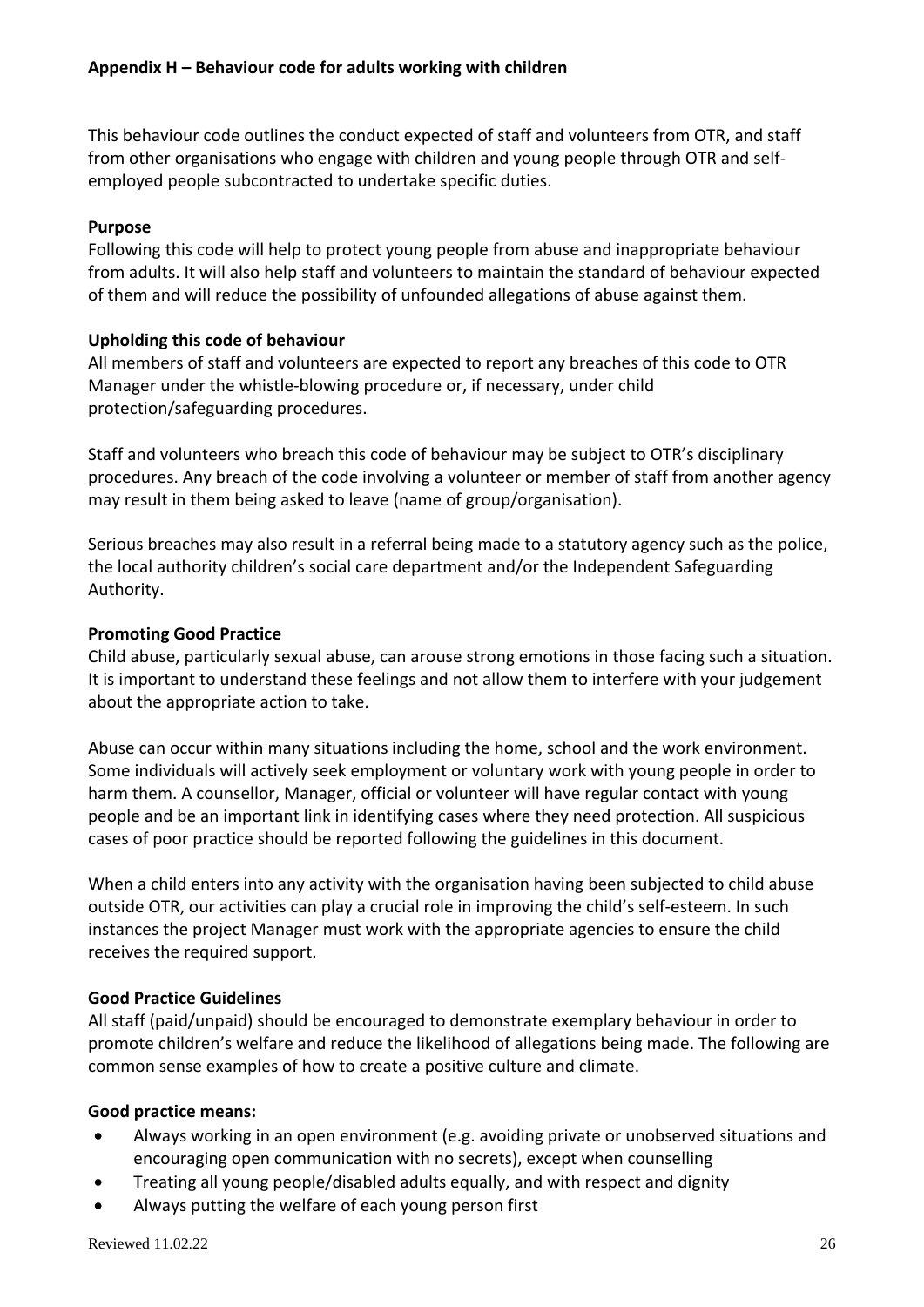- Maintaining a safe and appropriate distance with young people (e.g. it is not appropriate for staff or volunteers to have an intimate relationship with a child)
- Building balanced relationships based on mutual trust which empowers children to share in the decision-making process
- Ensuring that if any form of manual/physical support is required, it should be provided openly and in a public setting. Care is needed, as it is difficult to maintain hand positions when the child is constantly moving. Young people and their parents should always be consulted and their agreement gained.
- Keeping up to date with qualifications, new policies, legislations and good practice recommendations in relevant areas, such as counselling and drug and alcohol
- Involving parents/carers wherever possible and appropriate
- Being an excellent role model this includes not smoking or drinking alcohol in the company of young people
- Giving enthusiastic and constructive feedback rather than negative criticism
- Recognising the developmental needs and capacity of young people and disabled adults
- Securing parental consent in writing to act *in loco parentis*, if the need arises to administer emergency first aid and/or other medical treatment
- Keeping a written record of any injury that occurs, along with details of any treatment given.

#### **Practices to be avoided**

The following should be **avoided** except in emergencies. If cases arise where these situations are unavoidable it should be with the full knowledge and consent of the line-Manager/supervisor or the child's parents. For example, a child sustains an injury and needs to go to hospital, or a parent fails to arrive to pick a child up at the end of a session:

- avoid spending time alone with children away from others
- avoid taking or dropping off a child to an event or activity

#### **Practices never to be sanctioned**

The following should **never** be sanctioned. You should never:

- engage in rough, physical or sexually provocative games, including horseplay
- allow or engage in any form of inappropriate touching
- allow children to use inappropriate language unchallenged
- make sexually suggestive comments to a child, even in fun
- reduce a child to tears as a form of control
- fail to act upon and record any allegations made by a child
- do things of a personal nature for children or disabled adults, that they can do for themselves
- invite or allow children to stay with you at your home unsupervised
- give young people your personal phone number or email address to contact you outside working hours. Always provide young people with an emergency number such as Childline if they feel they need to speak to someone when you are not in work.
- Answer your work mobile phone or make calls on work mobile to young people outside of work hours, other than to arrange appointments, when not 'on call' as this can leave staff open to accusations.

**N.B.** It may sometimes be necessary for staff or volunteers to do things of a personal nature for children, particularly if they are young or are disabled. These tasks should only be carried out with the full understanding and consent of parents and the young people involved. There is a need to be responsive to a person's reactions. If a person is fully dependent on you, talk with him/her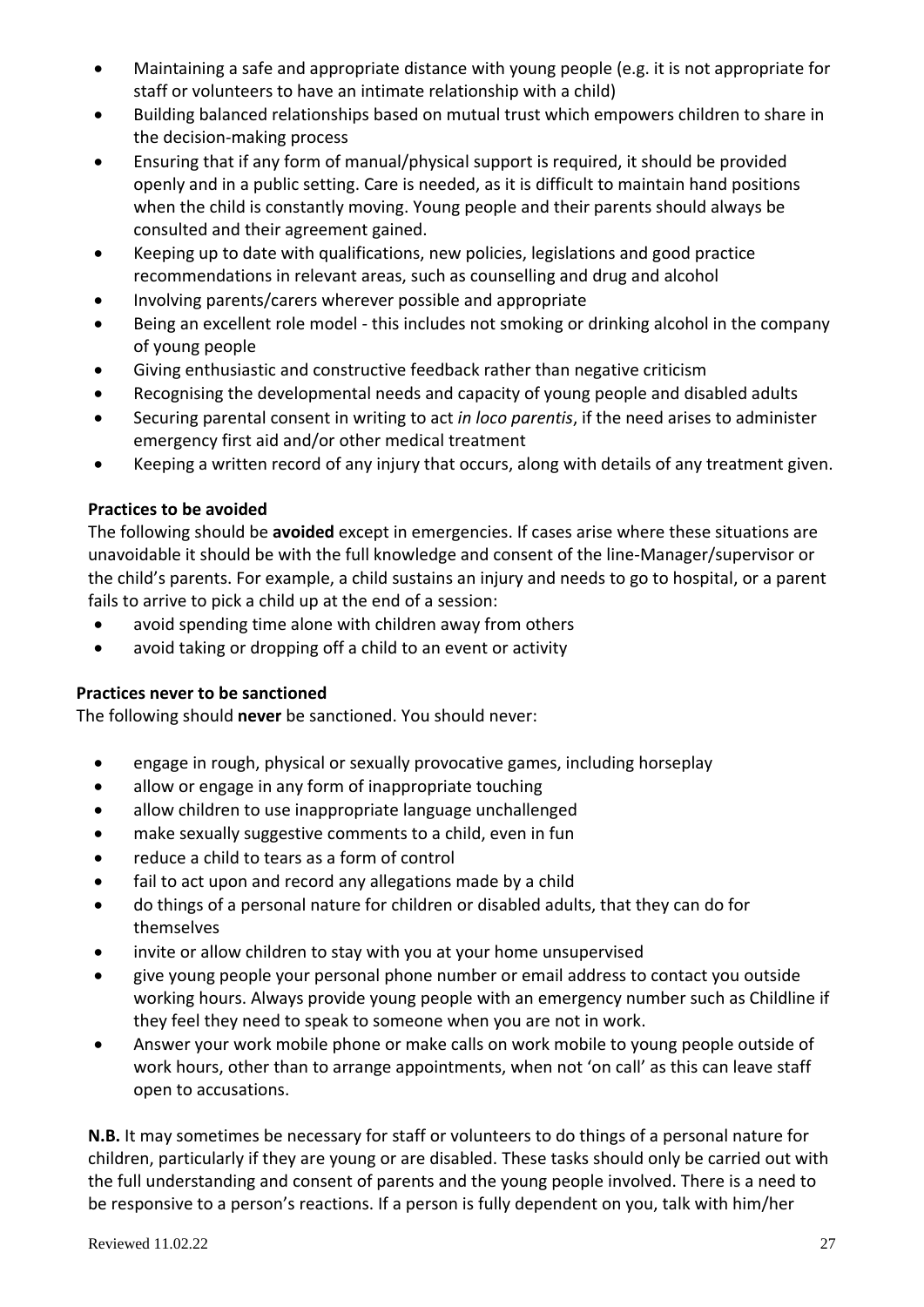about what you are doing and give choices where possible. This is particularly so if you are involved in any dressing or undressing of outer clothing, or where there is physical contact, lifting or assisting a child to carry out particular activities. Avoid taking on the responsibility for tasks for which you are not appropriately trained.

#### **Incidents that must be reported/recorded**

If any of the following occur you should report this immediately to the appropriate officer and record the incident. You should also ensure the parents of the child are informed:

- if you accidentally hurt a young person
- if he/she seems distressed in the session so that you are seriously concerned about his/her wellbeing
- if a young person appears to be sexually aroused by your actions
- if a young person misunderstands or misinterprets something you have done.

#### *The Child Protection Incident reporting form is in Appendix H*

### **Use of photographic/filming equipment**

#### **Photographing participants**

There are concerns about the risks posed directly and indirectly to children and young people through the use of photographs on websites and other publications. Some individuals will visit events to take inappropriate photographs or video footage of young people. All staff should be vigilant about this possibility. Any concerns during an event should be reported to a line-Manager or other responsible person. When we commission a professional photographer or invite the press to an event, it is important that they understand our expectations of them in relation to child protection.

Staff should:

- provide a clear brief about what is considered appropriate in terms of their behaviour and the content of the photography
- issue them with identification which they must display at all times, ensure that the identification is handed back at the end of the event
- inform children, young people and parents that a photographer will be present at the event and ensure they consent to filming and/or photography and to its publication
- do not allow photographers unsupervised access to children or young people during the event
- all staff need to ensure the young person's parent/carer has completed the photographic and video consent form before capturing any images of that young person *(See appendix c for copy of consent form)*

If holding a community event it is sufficient to have posters spread around the event area stating that official photographs/filming is happening and if the subject does not want to be photographed/filmed then they need to let the photographer/videographer know. The posters should also state the name of the official photographer and the company they work for.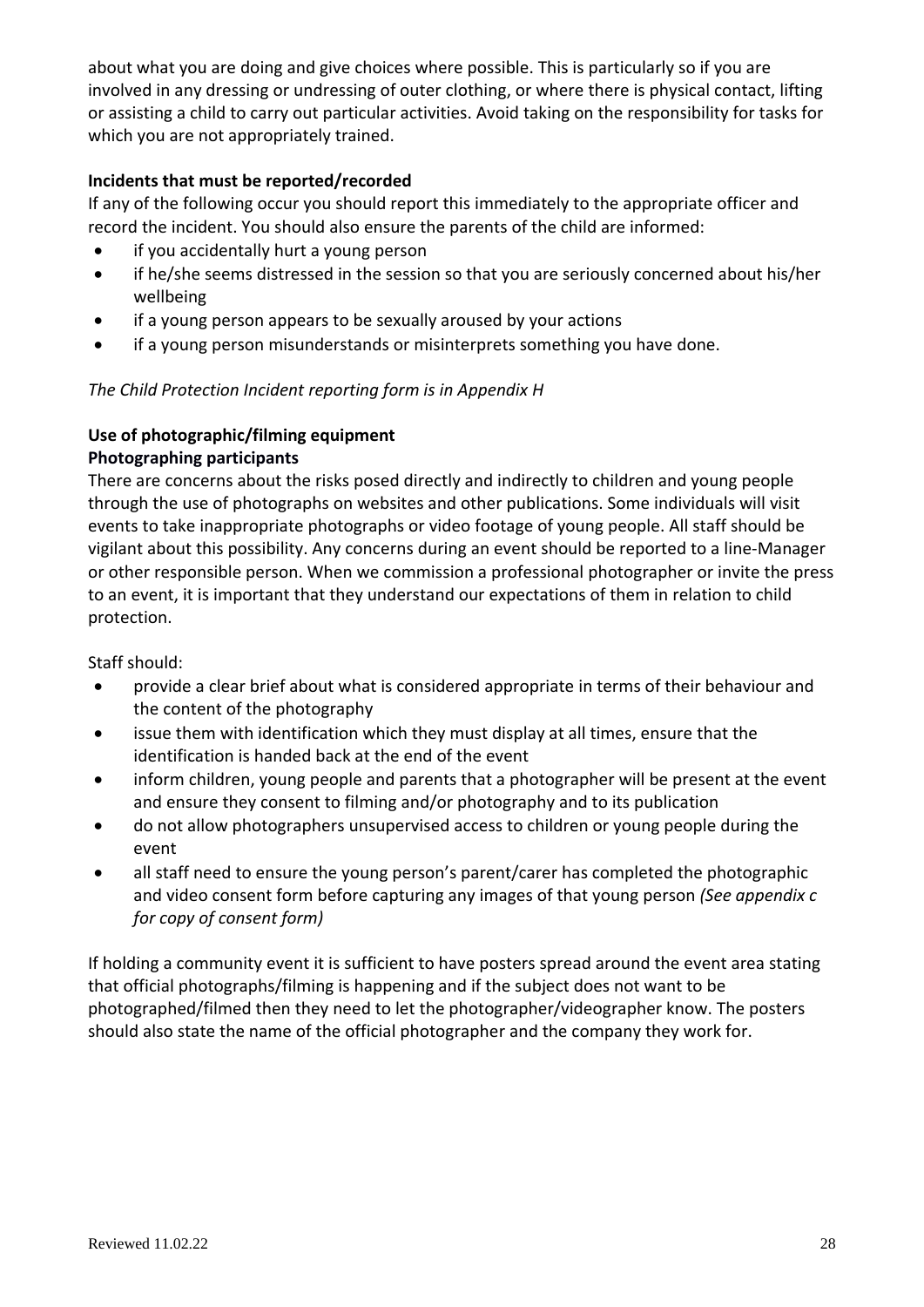#### **Appendix I – Dealing with allegations made against an employee/volunteer**

This procedure outlines what you should do if a child protection allegation is made against an adult working for or involved in OTR.

The procedure should provide a clear direction to staff and trustees who are called upon to deal with such allegations and to manage investigations that may result from them.

The aims of the procedure are:

- to ensure that young people who attend OTR and any other young people who may come to our attention, are protected and supported following an allegation that they may have been abused by an adult from within OTR
- to ensure that there is fair, consistent and robust response to any allegations made, so that the risk posed to other young people by an abusive individual is managed effectively
- to facilitate an appropriate level of investigation into allegations, whether they are said to have taken place recently, at any time the person in question has been employed by/volunteered with OTR, or prior to the person's involvement with OTR
- to ensure that OTR continues to fulfil its responsibilities towards members of staff, volunteers or trustees who may be subject to such investigations
- to ensure that individuals are able to continue in their role if they have been at the centre of allegations that are unfounded or deemed to be malicious in origin

This procedure applies to:

- any member of staff, volunteer or trustee to whom an allegation of abuse has been made, that involves another member of staff, volunteer or trustee
- anyone in a Managerial position (including the designated safeguarding officer for children, line-Managers, supervisors and trustees) who may be required to deal with such allegations and manage investigations that result form them.

#### **Different types of Child Abuse**

#### **Child abuse is any form of physical, emotional or sexual mistreatment or lack of care that leads to injury or harm.**

Abuse can happen to any child. Abusers can be adults and other young people; they are usually known to and trusted by the child and family.

There are four main types of child abuse: **physical abuse, sexual abuse, emotional abuse and neglect.** The abuser may be a family member, or someone the child encounters in a residential setting or in the community, including during leisure activities. An individual may abuse or neglect a child directly, or may be responsible for abuse because they fail to prevent another person from harming that child.

There are also emerging types and methods of child abuse, including:

- Sexual exploitation
- Female genital mutilation (FGM)
- Trafficking of children in order to exploit them sexually, financially, via domestic servitude or via the involvement in activity such as production and sale of illegal drugs
- Abuse via online methods, such as cyber-bullying, online grooming, and sexting
- Radicalization
- Domestic violence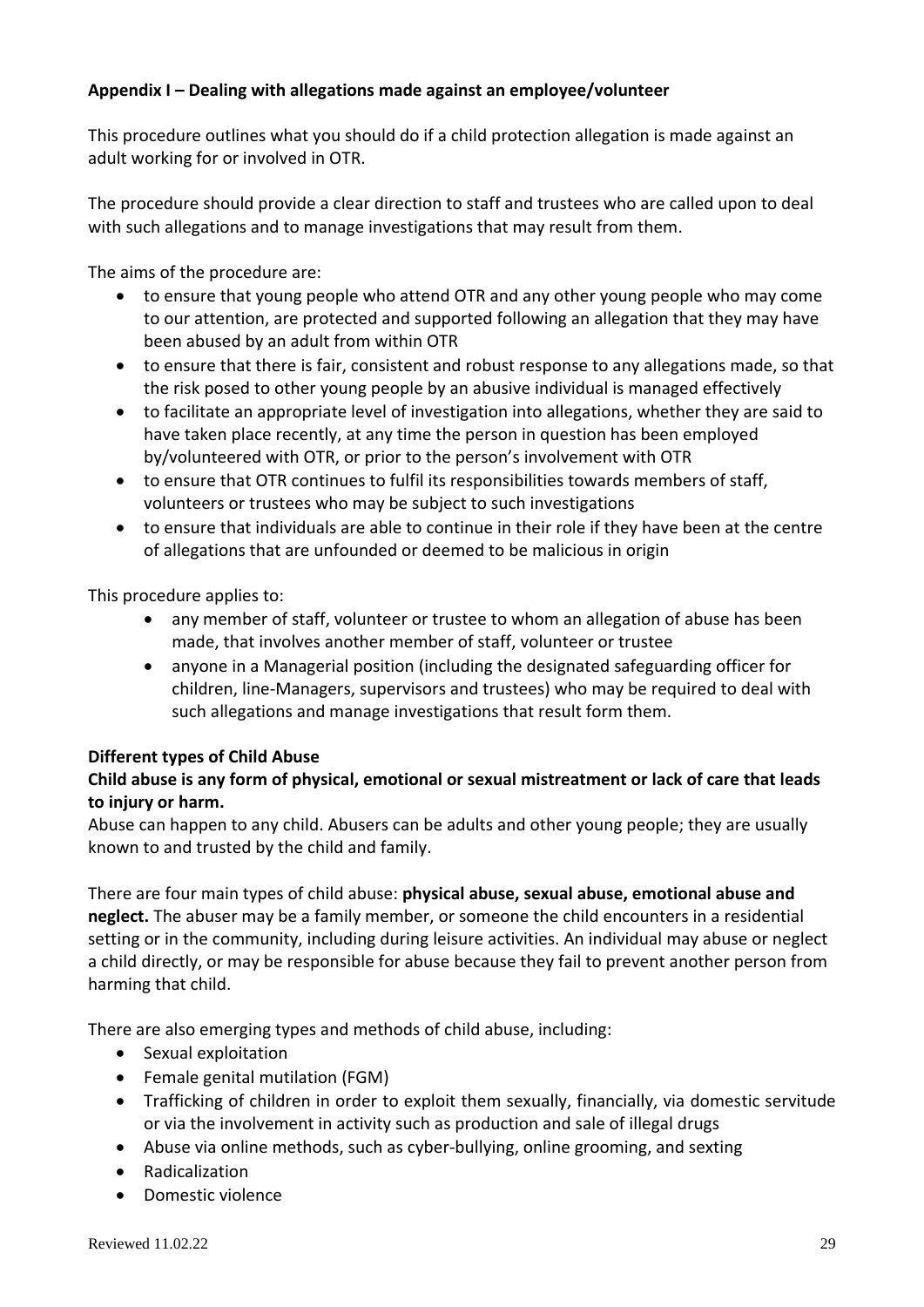See our Definition of Safeguarding and Child Abuse for further detail (Appendix A in this document).

#### **Responding to allegations or suspicions**

It is not the responsibility of anyone working at Off The Record, in a paid or unpaid, capacity to decide whether or not child abuse has taken place. However there is a responsibility to act on any concerns by reporting these to the appropriate officer or the appropriate authorities.

Off The Record will assure all staff/volunteers that it will fully support and protect anyone, who in good faith reports his or her concern that a colleague is, or may be, abusing a child.

Where there is a complaint against a member of staff there may be three types of investigation:

- A criminal investigation
- A child protection investigation
- A disciplinary/misconduct investigation

The results of the police and child protection investigation may well influence and inform the disciplinary investigation, but all available information will be used to reach a decision.

#### **Reporting concerns about poor practice**

If, following consideration, the allegation is clearly about poor practice the designated Manager will deal with it as a misconduct issue.

If the allegation is about poor practice by the organisation's designated Manager, or if the matter has been handled inadequately and concerns remain, it should be reported to the Chair of Trustees who will decide how to deal with the allegation and whether or not to initiate disciplinary proceedings.

#### **Reporting concerns about suspected abuse**

Any suspicion that a child has been abused by a member of staff or a volunteer should be reported to the relevant senior member of staff such as Manager or Chair of Trustees, who will take such steps as is considered necessary to ensure the safety of the child in question and any other child who may be at risk.

The Manager will refer the allegation to the LADO via the SPA, who may involve the police.

The parents or carers of the child will be contacted as soon as possible following advice from the social services department.

The Manager should also notify the Chair of Trustees who will deal with any media enquiries.

If the Manager is the subject of suspicion/allegation, the report must be made to the Chair of Trustees who will refer the allegation to LADO via the SPA.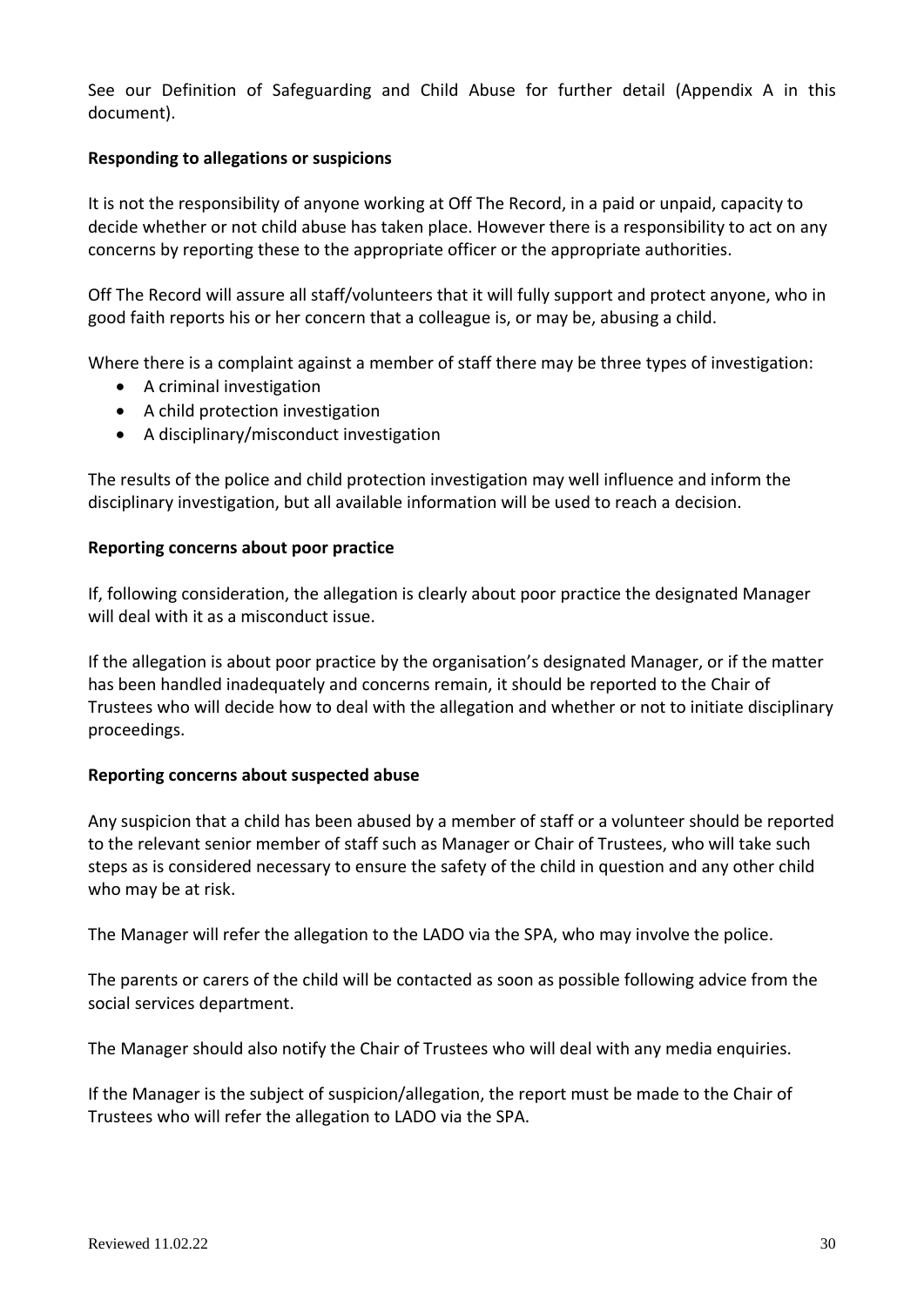#### **Enquiries and further action**

#### **Internal Enquiries and possible suspension**

The child protection officer will make an immediate decision about whether any individual accused of abuse should be temporarily suspended pending further police and the Local Authority Designated Officer (LADO) inquiries. Referrals to will be made via the Single Point of Access (SPA)

Irrespective of the findings of the LADO or police inquiries the organisation's disciplinary committee will assess all individual cases to decide whether a member of staff or volunteer can be reinstated and how this can be sensitively handled.

This may be a difficult decision; particularly where there is insufficient evidence to uphold any action by the police. In such cases, the disciplinary committee must reach a decision based upon the available information which could suggest that on a balance of probability it is more likely than not that the allegation is true. The welfare of the child should remain of paramount importance throughout.

#### **Support to deal with the aftermath of abuse**

Consideration should be given to the kind of support that children, parents and members of staff may need. Use of helplines, support groups and open meetings will maintain an open culture and help the healing process.

Consideration should be given to what kind of support may be appropriate for the alleged perpetrator.

#### **Allegations of previous abuse**

Allegations of abuse may be made sometime after the event (e.g. by an adult who was abused as a child or by a member of staff who is still currently working with children).

Where such an allegation is made, the service should follow the procedures as detailed above and report the matter to the LADO via the SPA or the police. This is because other children may be at risk from this person. Anyone who has a previous criminal conviction for offences related to abuse is automatically excluded from working with children. This is reinforced by the details of the Children Act 1999.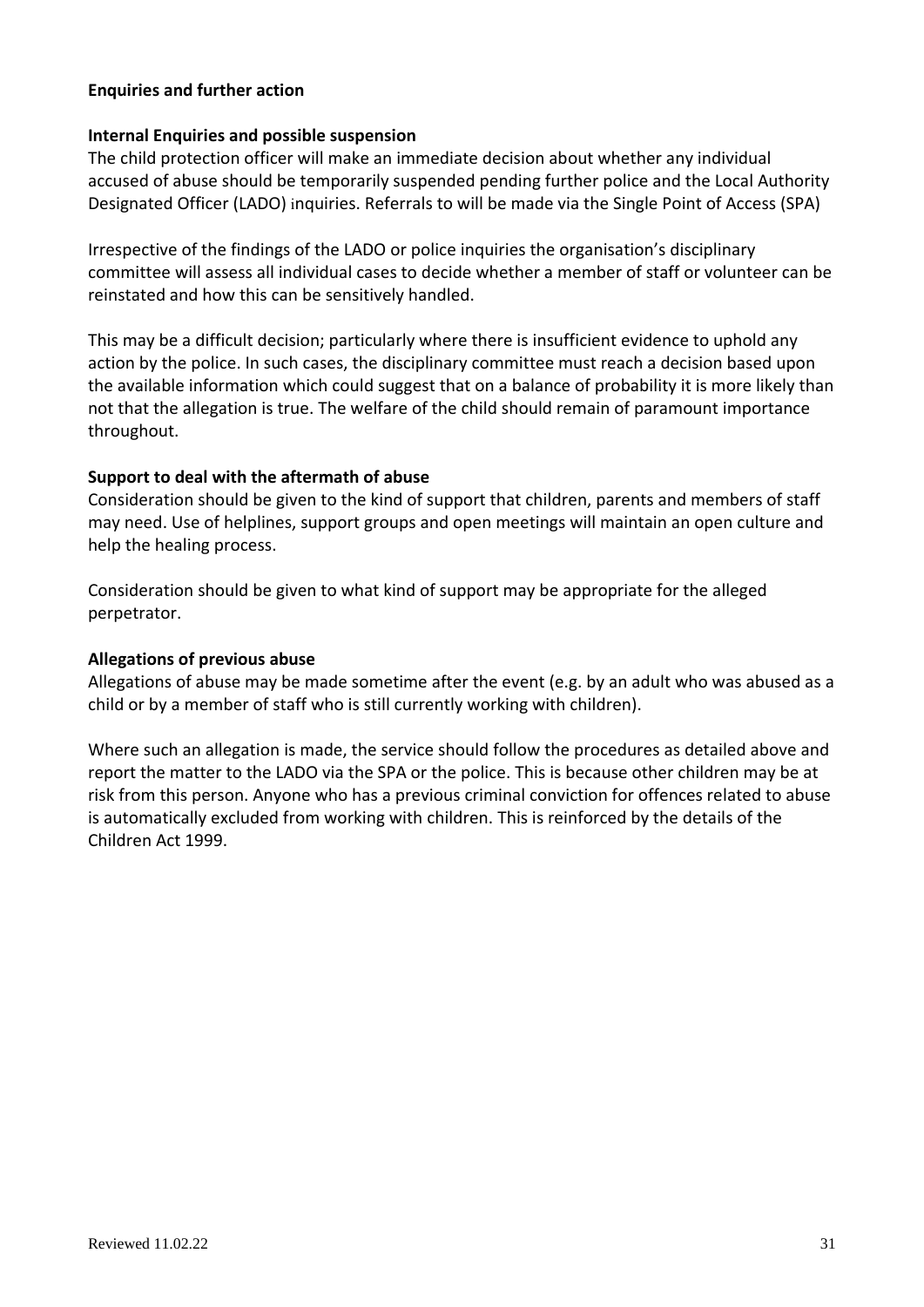#### **Appendix J – Whistleblowing Policy**

#### **Introduction**

This policy applies to all employees and officers of the Charity. Other individuals working closely with the charity, such as agency workers and contractors, are also encouraged to use it.

It is important to the business that any fraud, misconduct or wrongdoing by workers or officers of the charity is reported and properly dealt with. The charity therefore encourages all individuals to raise any concerns that they may have about the conduct of others in the business or the way in which the business is run. This policy sets out the way in which individuals may raise any concerns that they have and how those concerns will be dealt with.

#### **Background**

The law provides protection for workers who raise legitimate concerns about specified matters. These are called "qualifying disclosures". A qualifying disclosure is one made in the public interest by a worker who has a reasonable belief that:

- o a criminal offence
- $\circ$  a miscarriage of justice
- o an act creating risk to health and safety
- o an act causing damage to the environment
- o a breach of any other legal obligation, or
- o concealment of any of the above

is being, has been, or is likely to be, committed. It is not necessary for the worker to have proof of this - a reasonable belief is sufficient. The worker has no responsibility for investigating the matter - it is the charity's responsibility to ensure that an investigation takes place.

A worker who makes such a protected disclosure has the right not to be dismissed, subjected to any other detriment, or victimised, because he/she has made a disclosure.

The charity encourages workers to raise their concerns under this procedure in the first instance. If a worker is not sure whether or not to raise a concern, he/she should discuss the issue with his/her line-Manager or a nominated HR Trustee.

#### **Principles**

- o Everyone should be aware of the importance of preventing and eliminating wrongdoing at work. Workers should be watchful for illegal or unethical conduct and report anything of that nature that they become aware of.
- $\circ$  Any matter raised under this procedure will be investigated thoroughly, promptly and confidentially, and the outcome of the investigation reported back to the worker who raised the issue.
- o No worker will be victimised for raising a matter under this procedure. This means that the continued employment and opportunities for future promotion or training of the worker will not be prejudiced because he/she has raised a legitimate concern.
- o Victimisation of a worker for raising a qualified disclosure will be a disciplinary offence.
- o If misconduct is discovered as a result of any investigation the charity's disciplinary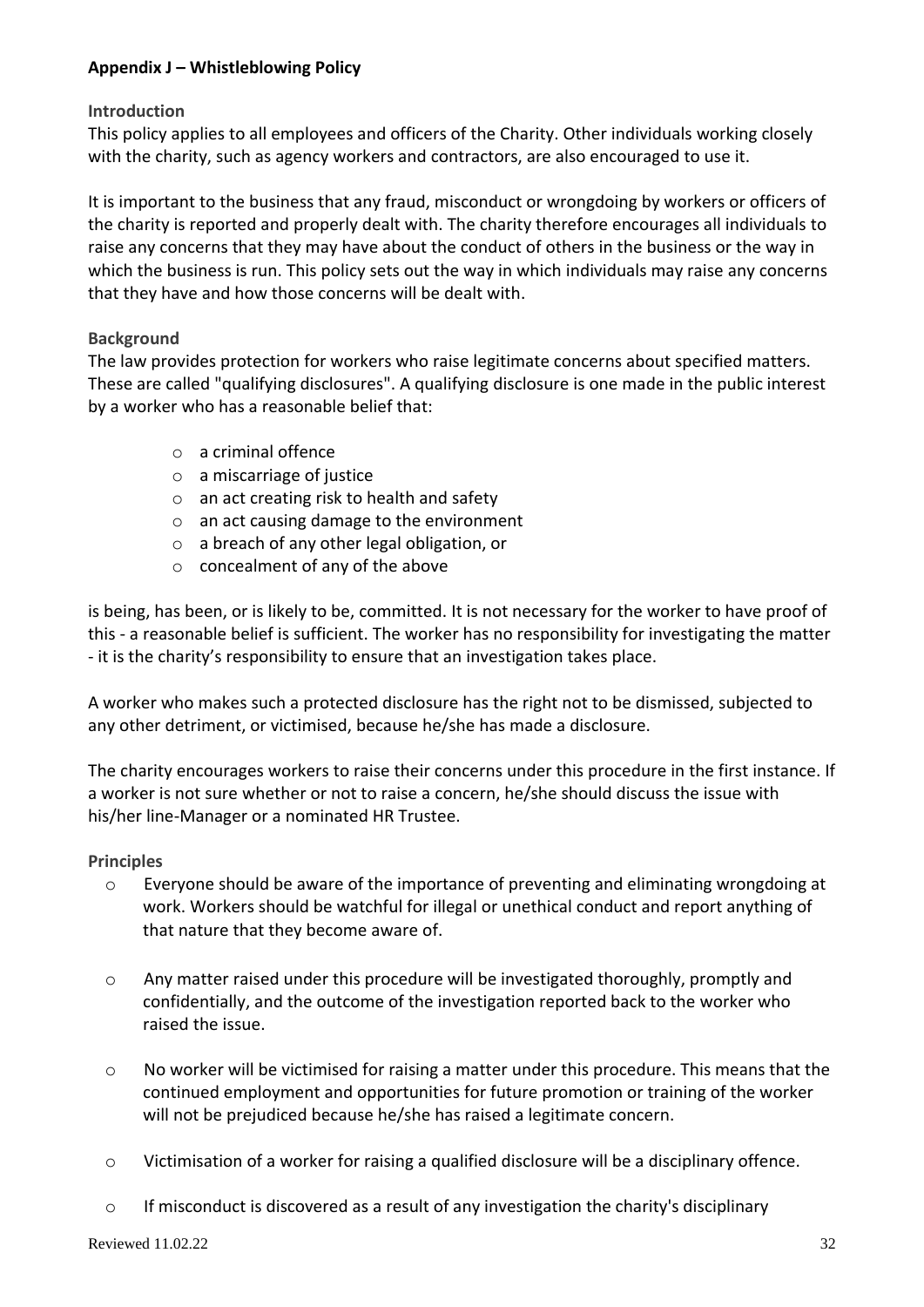procedure will be used, in addition to any appropriate external measures.

- o Maliciously making a false allegation may lead to a disciplinary offence.
- o An instruction to cover up wrongdoing is itself a disciplinary offence. If told not to raise or pursue any concern by a person in authority such as a Manager, workers should not agree to remain silent. They should report the matter to a Trustee.

This procedure is for disclosures about matters other than a breach of an employee's own contract of employment. If an employee is concerned that his/her own contract has been, or is likely to be, broken, he/she should use the charity's grievance procedure.

#### **Procedure**

- (1) In the first instance any concerns should be raised with the worker's line-Manager/Trustee. If he/she believes the line-Manager to be involved, or for any reason does not wish to approach the line-Manager, then the worker should proceed straight to stage 3.
- (2) The line-Manager will arrange an investigation into the matter (either by investigating the matter him/herself or immediately passing the issue to someone in a more senior position). The investigation may involve the worker and other individuals involved giving a written statement. Any investigation will be carried out in accordance with the principles set out above. The worker's statement will be taken into account, and he/she will be asked to comment on any additional evidence obtained. The line-Manager (or person who carried out the investigation) will then report to the Board, which will take any necessary action, including reporting the matter to any appropriate government department or regulatory agency. If disciplinary action is required, the line-Manager (or person who carried out the investigation) will report the matter to the nominated HR Trustee and start the disciplinary procedure. On conclusion of any investigation, the worker will be told the outcome of the investigation and what the board has done, or proposes to do, about it. If no action is to be taken, the reason for this will be explained.
- (3) If the worker is concerned that his/her line-Manager is involved in the wrongdoing, has failed to make a proper investigation or has failed to report the outcome of the investigations to the board, he/she should inform a Trustee of the organisation, who will arrange for another Manager to review the investigation carried out, make any necessary enquiries and make his/her own report to the board as in stage 2 above. Any approach to the Trustee will be treated with the strictest confidence and the worker's identity will not be disclosed without his/her prior consent.
- (4) If on conclusion of stages 1, 2 and 3 the worker reasonably believes that the appropriate action has not been taken, he/she should report the matter to the proper authority. The legislation sets out a number of bodies to which qualifying disclosures may be made.

#### These include:

- HM Revenue & Customs
- the Financial Conduct Authority (formerly the Financial Services Authority)
- the Competition and Markets Authority
- the Health and Safety Executive
- the Environment Agency
- the Independent Police Complaints Commission
- the Serious Fraud Office.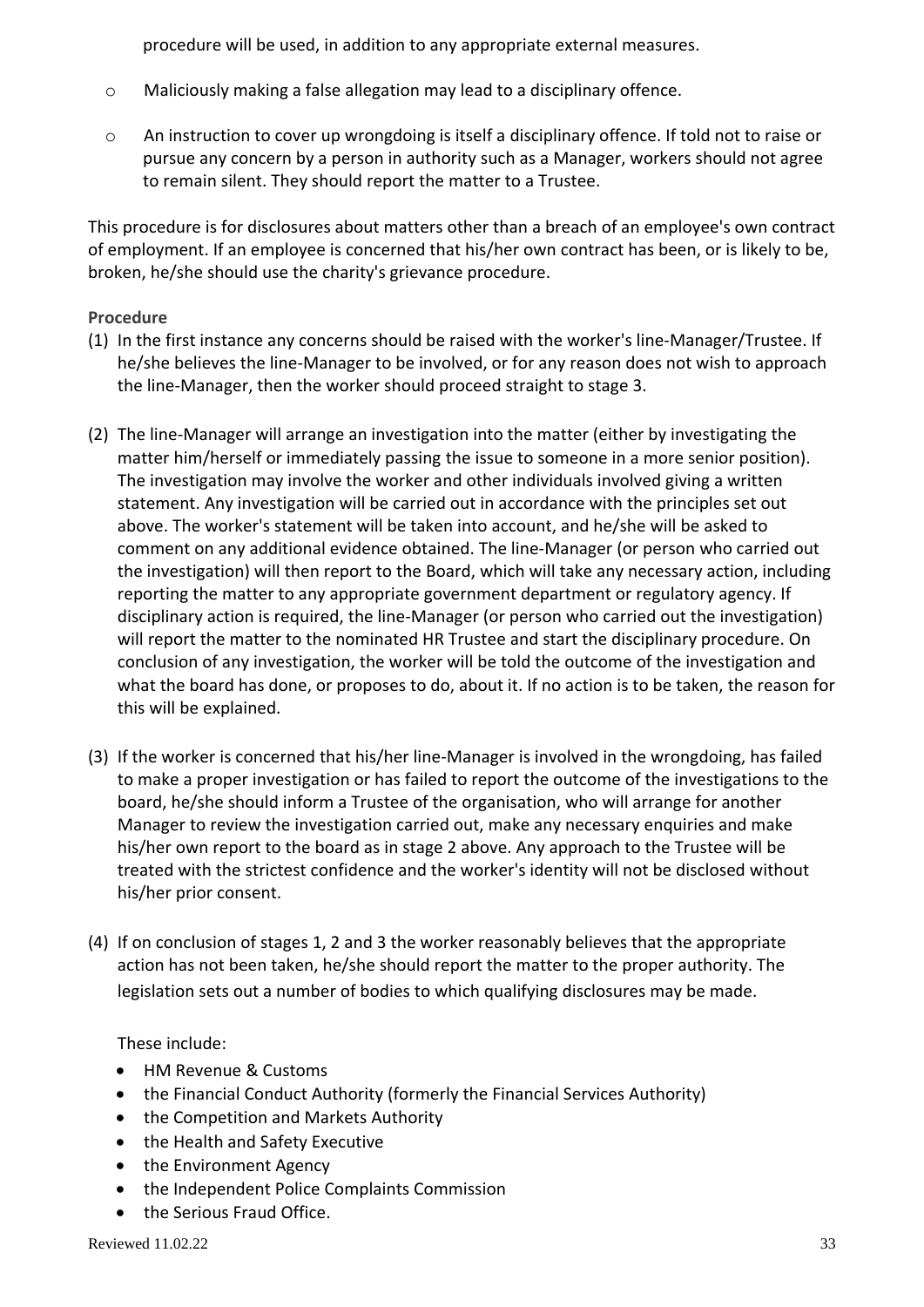#### **Appendix K - Safer Recruiting Policy**

#### **Policy Statement**

In its work as a provider of information and counselling support services to children and young people who may be experiencing difficulties with their emotional health and well-being, the safer recruitment of our staff and volunteer team is an integral part of Off The Record's overall commitment to promote the welfare of all those who come into contact with the charity. We are committed to safeguarding and protecting all children, young people, and adults at risk through robust safer recruitment practices, and to embed these practices throughout all our employment procedures.

#### **Aims and Objectives of this policy**

In communicating and implementing consistent safer recruitment procedures in all areas of our work, Off The Record Twickenham ("the Charity") will:

- seek to deter, identify and reject people who are unsuitable to work with children, young people and adults at risk in all our workplace settings
- treat all candidates who apply for employment or volunteering positions within the Charity equally and consistently
- ensure that the fair and inclusive recruitment procedures that we have set out in our Equality and Diversity Policy are applied at all stages in our relationship with our workforce.
- measure our recruitment policies alongside the overall aims and objectives of the Charity's Child Protection and Safeguarding Policy to protect young and 'at risk' people from harm.

In achieving our aims and objectives, we will ensure that the Charity complies with all relevant legislation, recommendations and guidance, including and in particular:

The Disclosure and Barring Service (DBS) *Code of Practice* (revised 2015) *Working Together to Safeguard Children* (DfE 2018) The Education Act 2011 and *Keeping Children Safe in Education* (DfE 2019) *Safer Recruitment*, a guide for NHS Employers (NHS 2006) Safeguarding Vulnerable Groups Act 2007.

#### **Procedures**

#### **1. Recruitment and Selection**

1.1 **Role Definition:** The Manager of the Charity is responsible for defining the role, for all recruitment materials and oversight, and for assessing eligibility for DBS checking. The Charity's recruitment materials are standardised for all roles, paid or voluntary, and constitute the application pack. No candidate will be considered on the basis of a submitted CV. Guidance on completing the application form is included. Safeguarding statements are embedded in the information submitted to interested candidates and in contracts of employment. Applicants are informed where a DBS check will be required.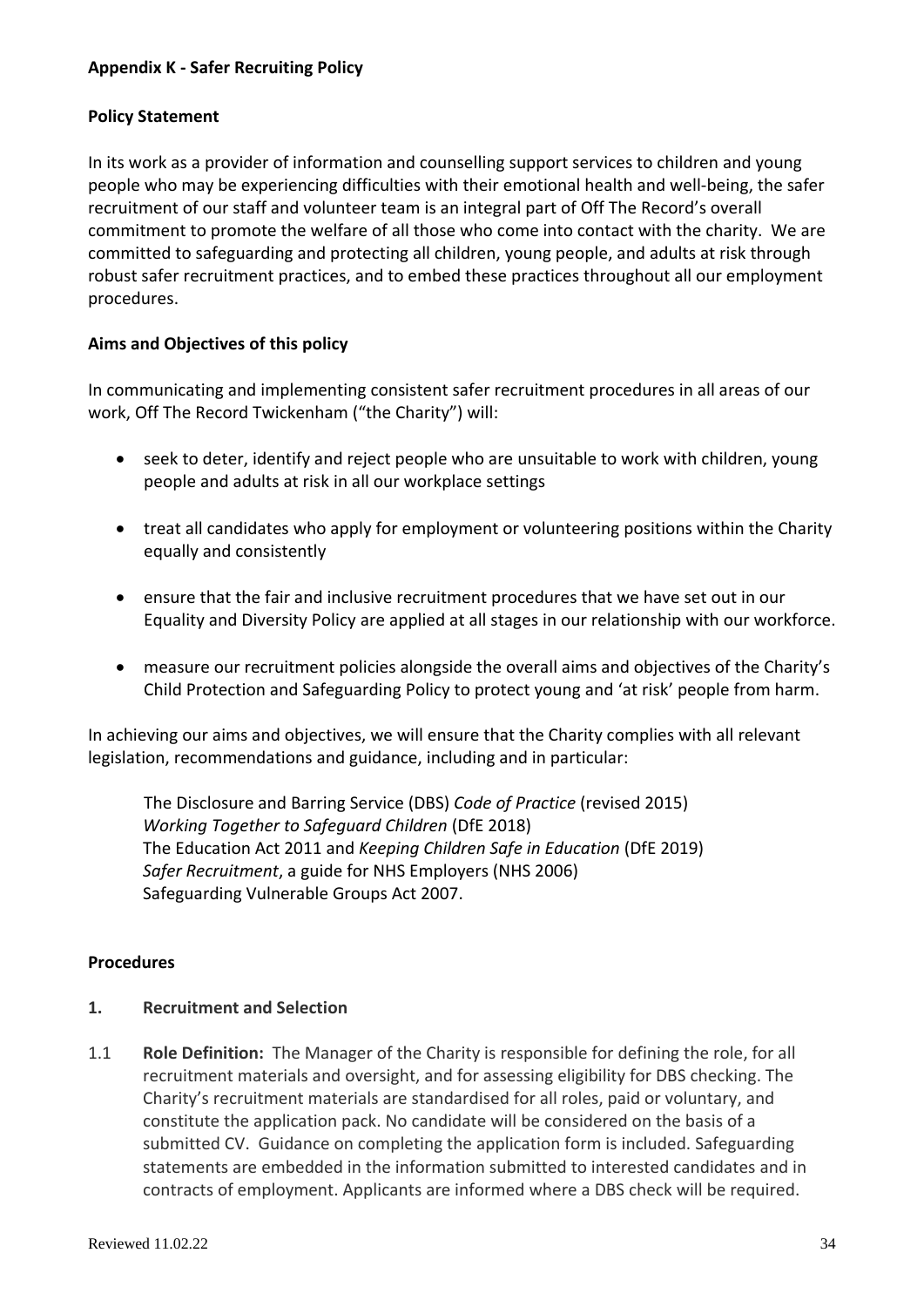- 1.2 **Advertisement:** The Charity advertises widely to meet its Equality and Diversity aims and objectives.
- 1.3 **Disclosure of Criminal Convictions**: A self-declaration is requested in the application form, under the following terms:

"This post will involve contact with young people under the age of 16 and is thus covered by the Rehabilitation of Offenders Act (1974) (Exemptions) (Amendment) Order 1986, which allows organisations employing people in such posts to require applicants to disclose details of any criminal offences however long ago they occurred. Applicants selected for employment will be asked for permission for the police to check the existence and content of any criminal record relating to them, and will be required by law to register with the Independent Safeguarding Authority. The fact that a person has a criminal record does not automatically exclude them from employment and each case will be considered individually."

- 1.4 **References:** The application form requests the names and contact details for two referees, who will be asked to comment in confidence on a candidate's suitability for the role, against the job description provided, and to a standard reference request form. Referees are asked if they are aware of *any reason the applicant should not be employed; if they know of ANY reason why the applicant may not be suitable to work with children and young people or vulnerable adults; whether the applicant has been subject to any disciplinary action, investigation, or have had any allegations made against them.*
- 1.5 **Shortlisting and Interview**: The Manager of the Charity sits on all shortlisting and interview panels to ensure proper scrutiny against the person specification for the role, and particularly where there may be unexplained gaps in employment history, which will be raised at interview. The recruitment materials supplied by unsuccessful applicants is retained for six months in line with the Charity's Document Retention Policy and the General Data Protection Regulations 2018.
- 1.6 **Pre-employment checks**: All offers of employment are made subject to the receipt of satisfactory references, and a DBS check as appropriate.
- 1.6 **DBS checking:** The Charity employs SwiftCheck to process Enhanced checks for its paid and volunteer workforce, including Trustees. The process for verifying identity is explained to all applicants in writing. The Manager is responsible for verifying identity against the documents submitted to her in person. If an applicant has changed their name by deed poll or any other means, the Manager will require documentary evidence of the change. The Manager requires sight of all clearance certificates; maintains a list of certificate numbers; the date of issue; their expiration, and ensures that all relevant personnel have up-to-date DBS clearance. In line with the Charity's Document Retention Policy and the General Data Protection Regulations 2018, DBS documents are destroyed a maximum of six months following appointment.

#### 2. **Training and Development**

2.1 **Induction:** The Charity is committed to ensuring that all its staff and volunteers have access to appropriate induction and development opportunities so that they can carry out their jobs successfully. Induction packs provide comprehensive material to support initial